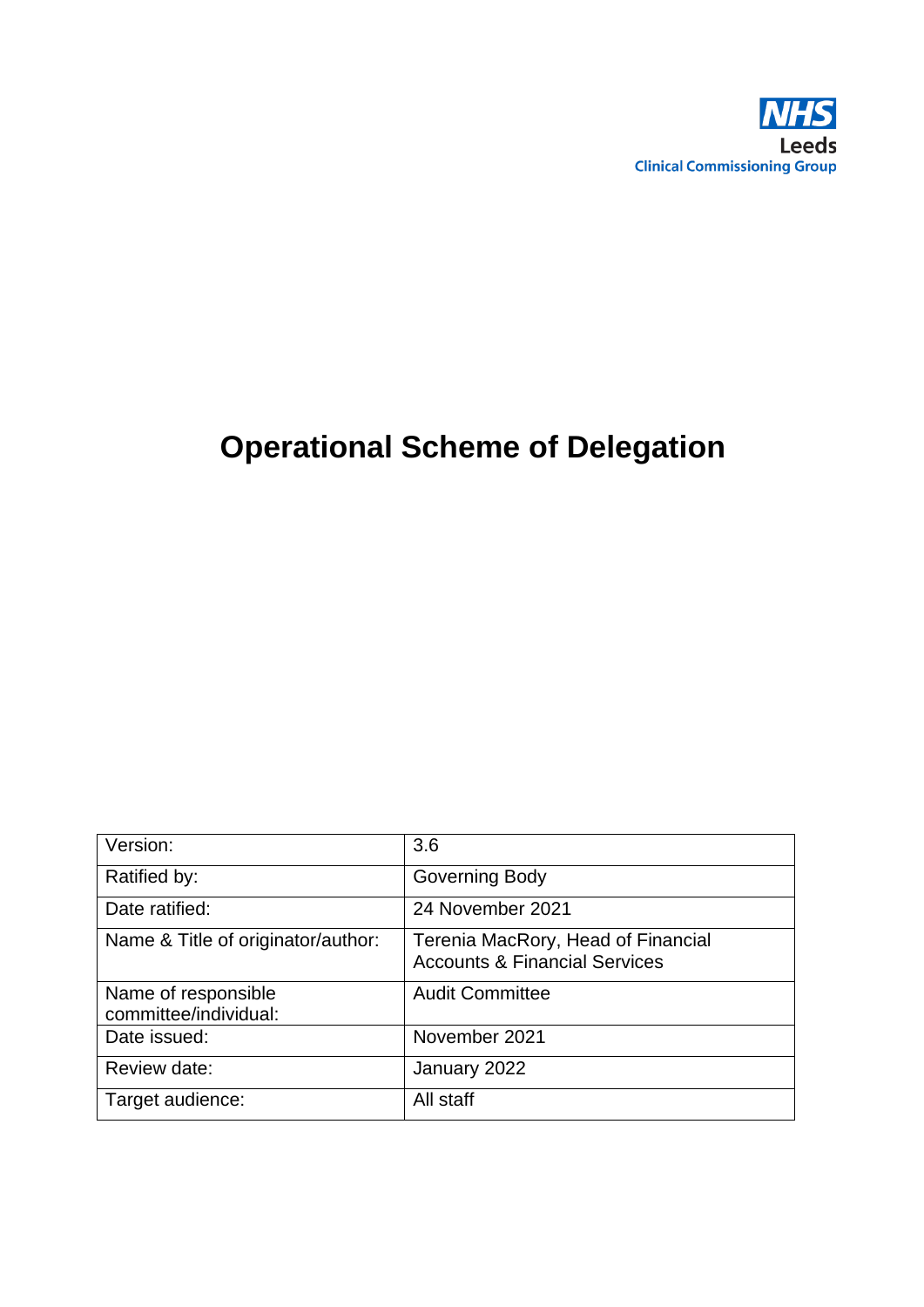### **Contents**

| Sub threshold decision to obtain quotations and procurement requirements7 |  |
|---------------------------------------------------------------------------|--|
|                                                                           |  |
|                                                                           |  |
|                                                                           |  |
|                                                                           |  |
|                                                                           |  |
|                                                                           |  |
|                                                                           |  |
|                                                                           |  |
|                                                                           |  |
|                                                                           |  |
|                                                                           |  |
|                                                                           |  |
|                                                                           |  |
|                                                                           |  |
|                                                                           |  |
|                                                                           |  |
|                                                                           |  |
|                                                                           |  |
|                                                                           |  |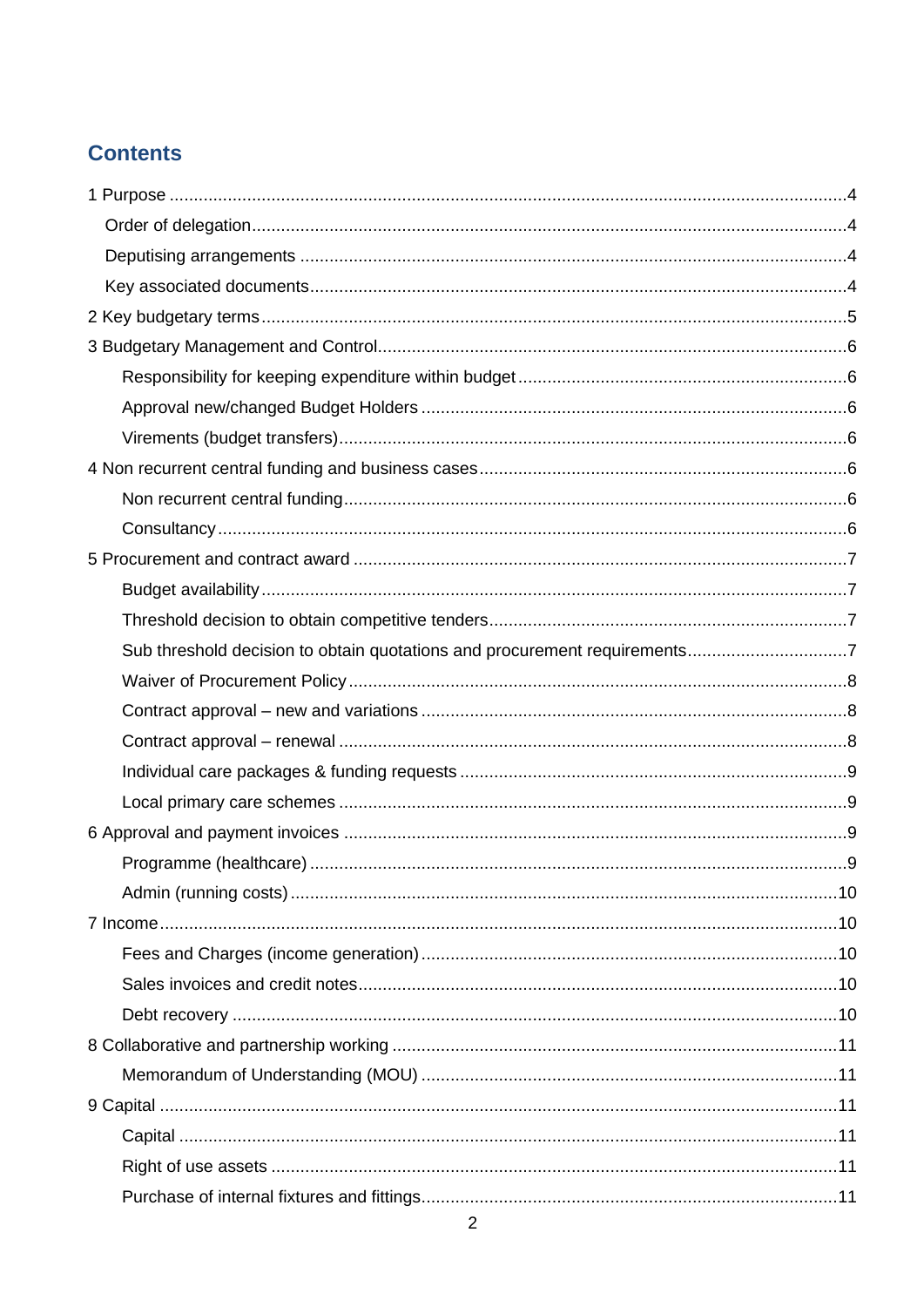| Taking any step or action in relation to the settlement of a Claim, where the value of the      |
|-------------------------------------------------------------------------------------------------|
| Any matter in relation to the Delegated Functions which is novel, contentious or repercussive16 |
| The entering into of any Primary Medical Services Contract which has or is capable of having a  |
|                                                                                                 |
|                                                                                                 |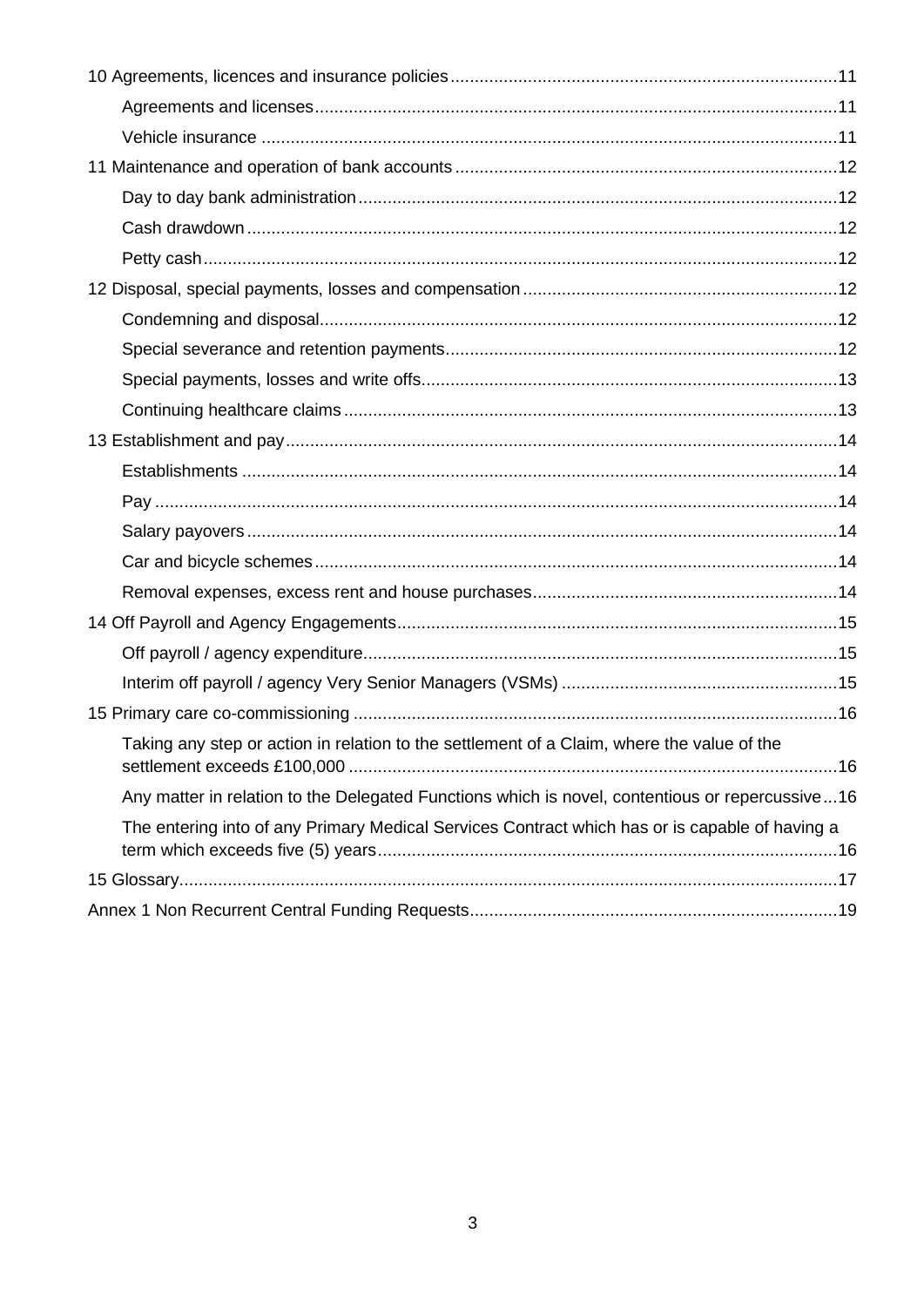#### <span id="page-3-0"></span>**1 Purpose**

The Operational Scheme of Delegation is derived from the Scheme of Reservation and Delegation incorporated within the Constitution, and sets out the **lowest level** that day to day operational decisions are delegated to or defines delegated limits where appropriate.

#### <span id="page-3-1"></span>**Order of delegation**

Maximum limits are stated within this document however delegation will follow limits set within the Oracle finance system user hierarchy.

All financial limits are subject to sufficient funds being available.

#### <span id="page-3-2"></span>**Deputising arrangements**

Deputising arrangements are covered by reverting to the next level up in the structure hierarchy, rather than delegating further down the structure.

However in the case of the Accountable Officer, Chief Finance Officer and Budget Holders (Directors) the Accountable Officer can designate in writing for a fixed period a named individual to deputise, in full or in part.



#### <span id="page-3-3"></span>**Key associated documents**

This document forms a key element of NHS Leeds Clinical Commissioning Group's (the "CCG") financial management and control environment and should be read in association with the following:

**[Detailed Financial Policies](https://www.leedsccg.nhs.uk/about/policies/organisational-policies/) [Budgetary Control Framework](https://www.leedsccg.nhs.uk/about/policies/organisational-policies/) [Procurement Policy](https://www.leedsccg.nhs.uk/about/policies/organisational-policies/) [Governance Handbook -](https://www.leedsccg.nhs.uk/about/governing-body/nhs-leeds-ccg-constitution/) Prime Financial Policies**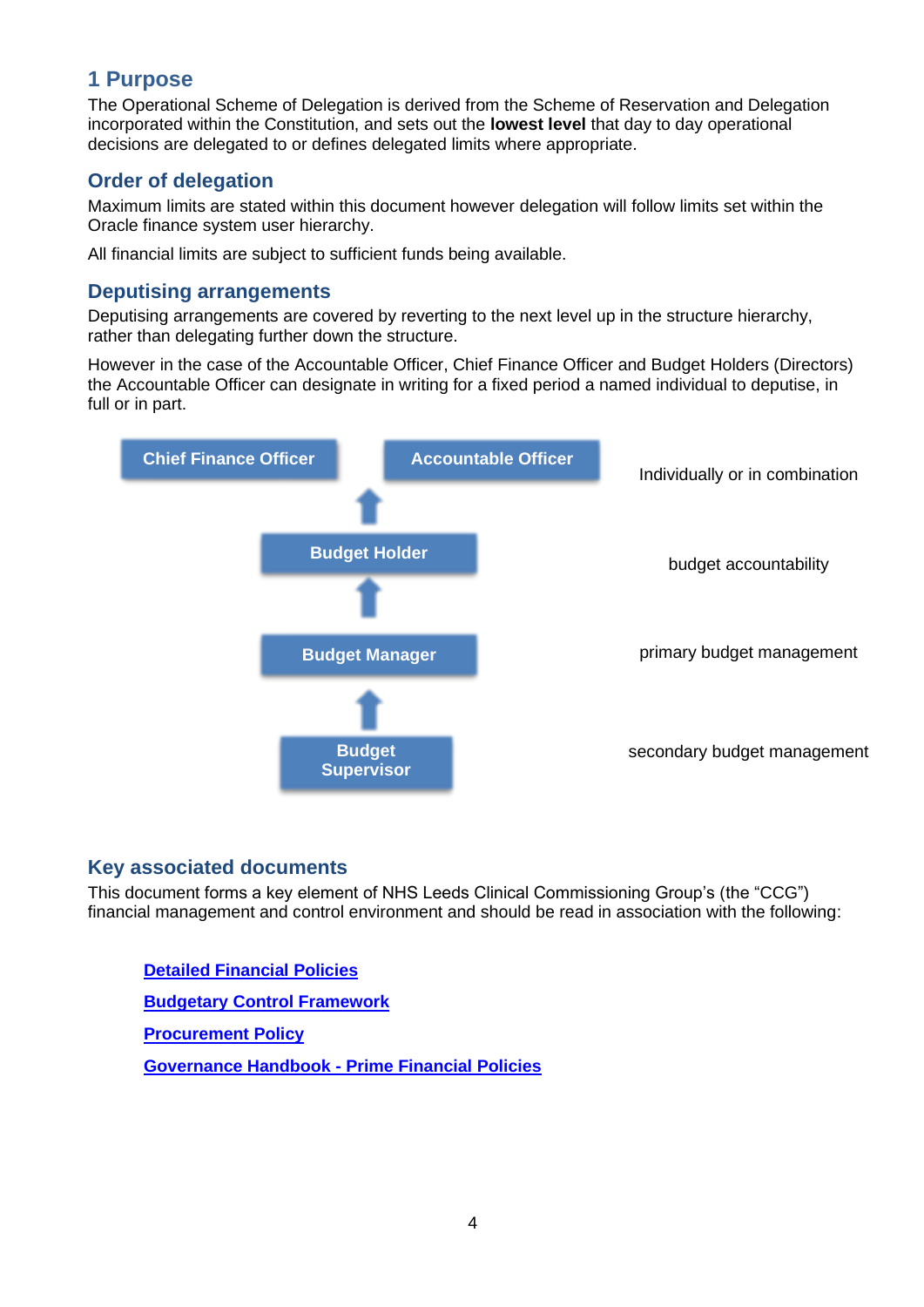### <span id="page-4-0"></span>**2 Key budgetary terms**

| <b>Admin / Running</b><br><b>Costs</b> | Expenditure on activities which are not deemed direct frontline healthcare<br>service provision for example, but not limited to:<br>employee costs<br>expenditure on accommodation, including rent, rates and<br>maintenance; and<br>expenditure on comparable contracted-out services (including some<br>consultancy costs)<br>Expenditure that does not fall within Admin budgets is known as Programme<br>expenditure. |  |
|----------------------------------------|---------------------------------------------------------------------------------------------------------------------------------------------------------------------------------------------------------------------------------------------------------------------------------------------------------------------------------------------------------------------------------------------------------------------------|--|
| <b>Budget</b>                          | Specific sum of money allocated to carry out a specific plan within a given<br>period of time. It expresses plans and intentions in resource and financial<br>terms having regard for the quantity and quality of services to be given.                                                                                                                                                                                   |  |
|                                        | Budgets prepared by Chief Finance Officer (CFO), on behalf of Accountable<br>Officer (AO), at the start of each financial year allow performance and<br>delivery to be managed and monitored.                                                                                                                                                                                                                             |  |
| <b>Budget Book</b>                     | The budget book presents the budgeted spending plans for the CCG's<br>Admin and Programme activities as approved by the Governing Body;<br>prepared on a cost centre basis for key Budget Holders and Budget<br>Managers.                                                                                                                                                                                                 |  |
| <b>Budget Holder</b>                   | In most circumstances the CCG's Budget Holders are the Executive<br>Directors.                                                                                                                                                                                                                                                                                                                                            |  |
|                                        | Budgets are held by a single accountable person (a named Budget Holder<br>as detailed in the Budget Book) who is responsible for running services or<br>delivering specific objectives and is accountable for the associated spend.                                                                                                                                                                                       |  |
|                                        | There can be several Budget Managers and Budget Supervisors who can<br>carry out daily tasks on behalf of the Budget Holder but the Budget Holder<br>remains accountable for the budget.                                                                                                                                                                                                                                  |  |
|                                        | The Budget Holder is responsible for the approval of individual financial<br>limits delegated to named Budget Managers and Budget Supervisors<br>(Oracle 'Authorised Signatory' approval). These approval limits may vary<br>between teams.                                                                                                                                                                               |  |
| <b>Budget Manager</b>                  | In most circumstances the CCG's Budget Managers are Business Unit<br>Portfolio Holders.                                                                                                                                                                                                                                                                                                                                   |  |
|                                        | The management of a budget may be delegated to a named Budget<br>Manager(s) by the Budget Holder (as detailed in the Budget Book). In<br>general, escalation is to the Budget Holder.                                                                                                                                                                                                                                     |  |
|                                        | Budget Managers are primarily responsible for day to day expenditure of<br>CCG funds, answerable to the Budget Holder for the way in which those<br>funds have been used.                                                                                                                                                                                                                                                 |  |
| <b>Budget Supervisor</b>               | Day to day management of a budget may be further delegated at a more<br>granular level to a named Budget Supervisor(s). In general, this role is the<br>lowest level of authority; escalation is to Budget Manager.                                                                                                                                                                                                       |  |
| Programme /<br><b>Healthcare</b>       | Expenditure relating to the provision of healthcare services which directly<br>support frontline patient care.                                                                                                                                                                                                                                                                                                            |  |
| <b>Virement</b>                        | Transfer of funds from an unspent or underspent budget to another; within<br>virement rules to allow greater financial flexibility in using available<br>resources.                                                                                                                                                                                                                                                       |  |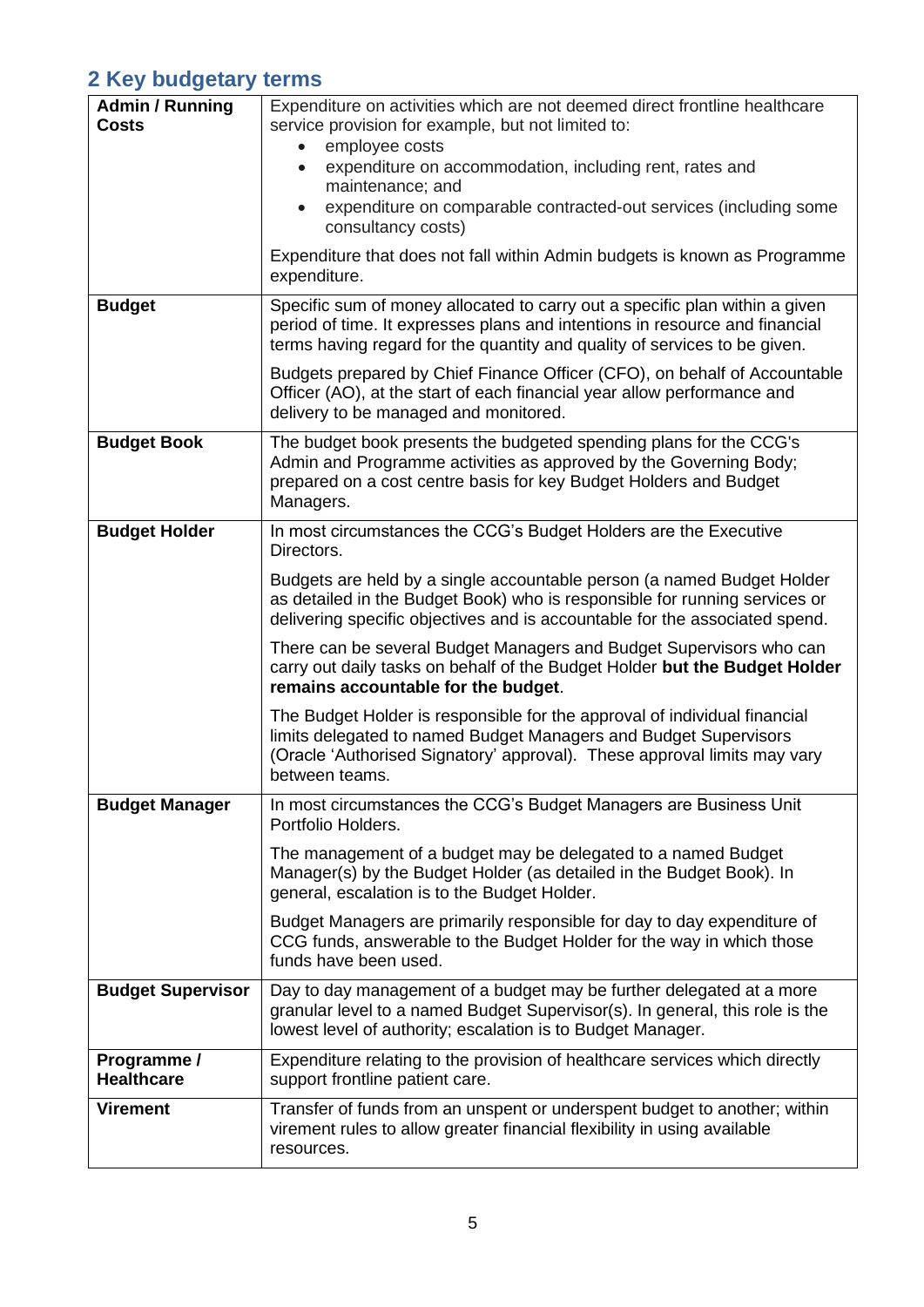#### <span id="page-5-0"></span>**3 Budgetary Management and Control**

<span id="page-5-2"></span><span id="page-5-1"></span>

| <b>Delegated matter</b>                             | <b>Detail</b>                                                                                   | <b>Authority delegated to</b>                                                             |
|-----------------------------------------------------|-------------------------------------------------------------------------------------------------|-------------------------------------------------------------------------------------------|
| Responsibility for<br>keeping<br>expenditure within | Responsibility at individual budget level<br>(pay, non pay and income)                          | <b>Budget Holder/Budget Manager</b>                                                       |
| budget                                              | Accountability for totality of budget(s)<br>under their control                                 | <b>Budget Holder</b>                                                                      |
|                                                     | Financial reserves and provisions                                                               | <b>CFO</b>                                                                                |
| Approval<br>new/changed<br><b>Budget Holders</b>    | Approval of new Budget Holders or of<br>change to existing Budget Holders                       | CFO or Deputy CFO                                                                         |
| Virements (budget                                   | By exception from:                                                                              |                                                                                           |
| transfers)                                          | pay to non-pay budgets                                                                          | CFO or Deputy CFO<br>CFO                                                                  |
|                                                     | non-pay to pay budgets<br>$\bullet$                                                             |                                                                                           |
|                                                     | <b>Within</b> pay or non pay budgets                                                            | $\leq$ £300k – Budget Holder                                                              |
| <b>Budget Virements</b>                             | Where transfers must be:<br>affordable within budget; and<br>٠<br>agreed by both budget holders | > £300k up to £1.5m - Deputy CFO<br>$>$ Over £1.5m – CFO<br>Transfers from reserves - CFO |

# <span id="page-5-4"></span><span id="page-5-3"></span>**4 Non recurrent central funding and business cases**

Amounts refer to lifetime contract expenditure, including any extensions.

<span id="page-5-6"></span><span id="page-5-5"></span>

| <b>Delegated matter</b>          | <b>Detail</b>                                                                                  | <b>Authority delegated to</b>                                                                                                                                                                                                                                                                                 |
|----------------------------------|------------------------------------------------------------------------------------------------|---------------------------------------------------------------------------------------------------------------------------------------------------------------------------------------------------------------------------------------------------------------------------------------------------------------|
| Non recurrent<br>central funding | Funding within allocated budgets<br>Financial decision making process<br>see Annex 1           | $\leq$ £300k – Budget Holder<br>$>$ £300k up to £1.5m – AO or CFO<br>> £1.5m - Governing Body or<br><b>Primary Care Commissioning</b><br>Committee (as appropriate)                                                                                                                                           |
| Consultancy                      | Prior to expenditure being committed<br>all 'business cases' must be<br>appropriately approved | $\leq$ £50k - Budget Holder in<br>consultation with Finance Officer<br>> £50k - pro-forma business case<br>authorised by CFO and AO;<br>submitted to NHS England<br>(england.consultancy@nhs.net)<br>a minimum of six weeks in<br>advance of proposed spend to<br>allow for review and approval<br>timescales |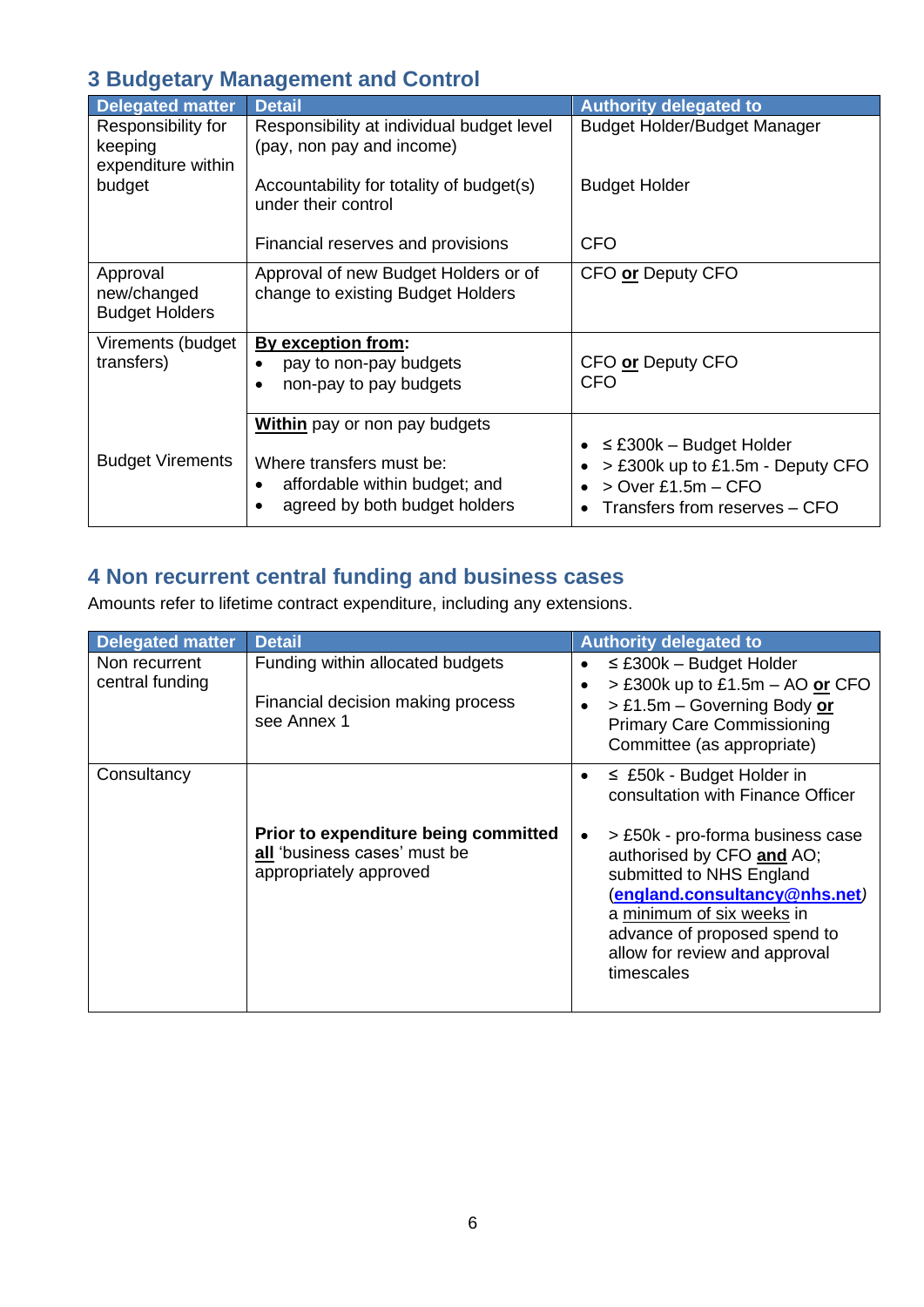#### <span id="page-6-0"></span>**5 Procurement and contract award**

Set out below are requirements in relation to the CCG's Procurement Policy and associated contract limits. Before requisitions and orders are placed for goods and services the following conditions and limits **must** be complied with.

#### **\*Requisitions/Orders that exceed 12 Month Period**

The total value of requisitions that cover more than a 12 month period or that are open ended need to be considered as a total value, not just the cost for the 12 month period.

<span id="page-6-3"></span><span id="page-6-2"></span><span id="page-6-1"></span>

| <b>Delegated matter</b>                                             | <b>Detail</b>                                                                                                                                                                                                                                                                                                                                                                              | <b>Authority delegated to</b>                                                                                                                                                                                                                                                                                                                                                                                                                                                                                                                                                                                                                                                                                                                                                                                                                                                                                                 |
|---------------------------------------------------------------------|--------------------------------------------------------------------------------------------------------------------------------------------------------------------------------------------------------------------------------------------------------------------------------------------------------------------------------------------------------------------------------------------|-------------------------------------------------------------------------------------------------------------------------------------------------------------------------------------------------------------------------------------------------------------------------------------------------------------------------------------------------------------------------------------------------------------------------------------------------------------------------------------------------------------------------------------------------------------------------------------------------------------------------------------------------------------------------------------------------------------------------------------------------------------------------------------------------------------------------------------------------------------------------------------------------------------------------------|
| <b>Budget availability</b>                                          | Confirmation from Finance Officer that<br>budgetary provision is available                                                                                                                                                                                                                                                                                                                 | <b>Budget Manager</b>                                                                                                                                                                                                                                                                                                                                                                                                                                                                                                                                                                                                                                                                                                                                                                                                                                                                                                         |
| Threshold<br>decision to obtain<br>competitive<br>tenders           | <b>Procurement Thresholds</b><br>For orders in excess of the limits defined<br>below, formal competitive tendering will<br>normally apply except in certain<br>circumstances outlined in the<br><b>Procurement Policy</b><br>Thresholds apply to the lifetime value of<br>an order/contract and include VAT:<br>£663,540 Healthcare Services; and<br>٠<br>£189,330 Non Healthcare Services | <b>Decision to obtain tenders</b><br><b>Healthcare Services</b><br>$<$ £663,539 – see below<br>$\bullet$<br>$\geq$ £663,540 up to £1.5m – Budget<br>$\bullet$<br>Manager and Associate Director -<br><b>Partner Relationships</b><br>Management<br>> £1.5m - Governing Body or<br><b>Primary Care Commissioning</b><br>Committee (as appropriate)<br><b>Non Healthcare Services</b><br>$<$ £189,329 – see below<br>$\geq$ £189,330 up to £1.5m – Budget<br>$\bullet$<br>Manager and Associate Director -<br><b>Partner Relationships</b><br>Management<br>> £1.5m - Governing Body or<br><b>Primary Care Commissioning</b><br>Committee (as appropriate)<br>Commitment of any expenditure must<br>be in line with contract approval<br>delegated limits stated below<br>All contracts awarded following the<br>competitive tender process must be<br>reported to the next Audit Committee<br>for assurance on the Register of |
| Sub threshold                                                       | Where formal competitive tendering is                                                                                                                                                                                                                                                                                                                                                      | <b>Procurement Decisions</b><br><b>Decision to obtain quotations</b>                                                                                                                                                                                                                                                                                                                                                                                                                                                                                                                                                                                                                                                                                                                                                                                                                                                          |
| decision to obtain<br>quotations and<br>procurement<br>requirements | not required e.g. below threshold limits,<br>quotations must be obtained and<br>documentary evidence retained by<br>Budget Managers of the following:                                                                                                                                                                                                                                      | Commitment of any expenditure must<br>be in line with contract approval<br>delegated limits stated below                                                                                                                                                                                                                                                                                                                                                                                                                                                                                                                                                                                                                                                                                                                                                                                                                      |
|                                                                     | <b>Healthcare Contracts (as defined by</b><br>Schedule 3 of the Public Contracts<br>Regulations 2015)                                                                                                                                                                                                                                                                                      |                                                                                                                                                                                                                                                                                                                                                                                                                                                                                                                                                                                                                                                                                                                                                                                                                                                                                                                               |
|                                                                     | Below £663,540* including VAT                                                                                                                                                                                                                                                                                                                                                              | <b>Budget Manager</b>                                                                                                                                                                                                                                                                                                                                                                                                                                                                                                                                                                                                                                                                                                                                                                                                                                                                                                         |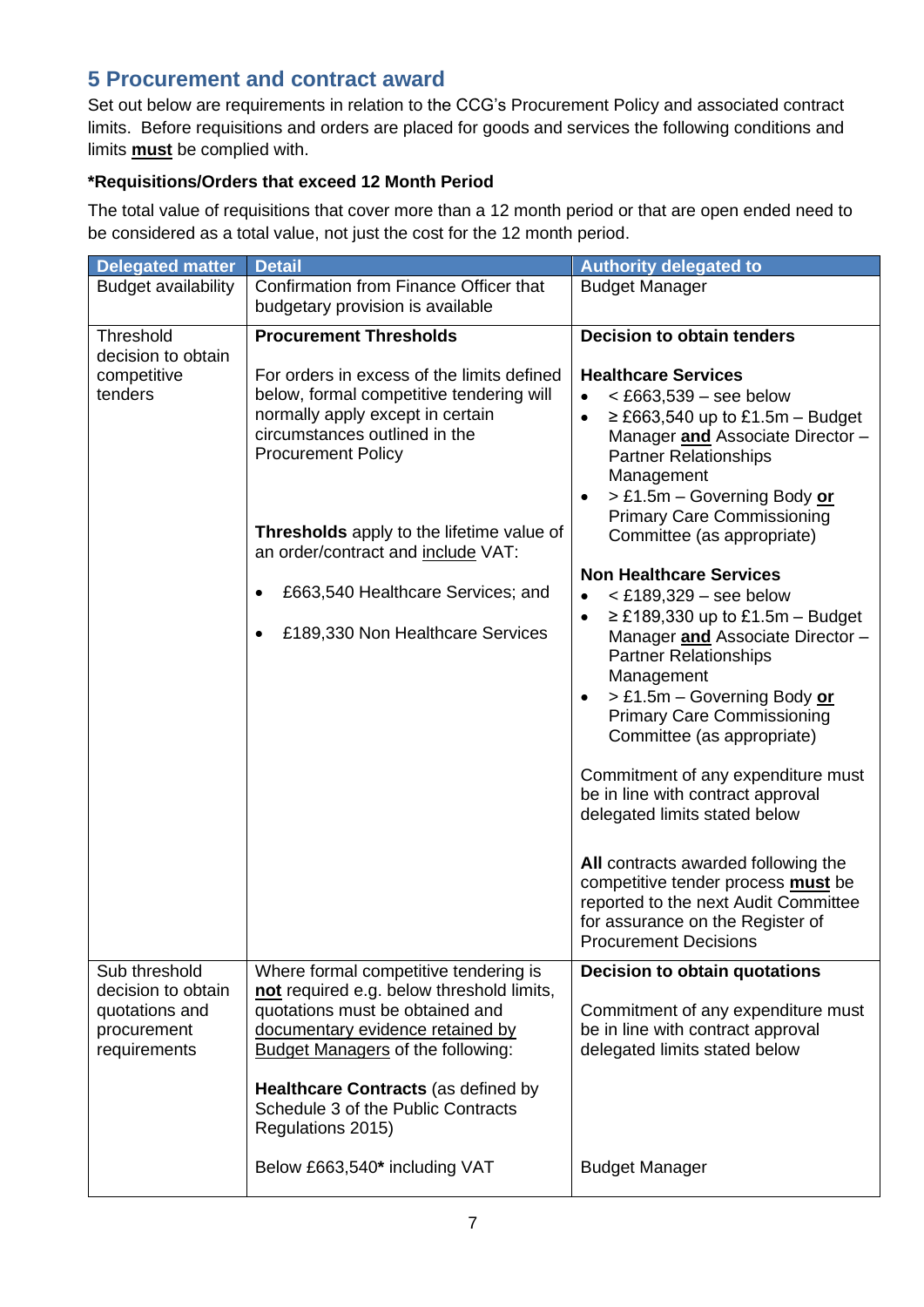<span id="page-7-2"></span><span id="page-7-1"></span><span id="page-7-0"></span>

| <b>Delegated matter</b>                      | <b>Detail</b>                                                                                                                                                                                              | <b>Authority delegated to</b>                                                                                                                                                                                                                                                                            |
|----------------------------------------------|------------------------------------------------------------------------------------------------------------------------------------------------------------------------------------------------------------|----------------------------------------------------------------------------------------------------------------------------------------------------------------------------------------------------------------------------------------------------------------------------------------------------------|
|                                              | $\bullet$ $\leq$ £10,000 - no quotations required<br>$\bullet$ > £10,000 up to £100,000 - minimum<br>of 2 written quotations;<br>> £100,000 and £663,539 - minimum<br>$\bullet$<br>of 3 written quotations |                                                                                                                                                                                                                                                                                                          |
|                                              | <b>Non Healthcare Contracts</b>                                                                                                                                                                            |                                                                                                                                                                                                                                                                                                          |
|                                              | Below £189,330*, including VAT                                                                                                                                                                             | <b>Budget Manager</b>                                                                                                                                                                                                                                                                                    |
|                                              | $\bullet$ $\leq$ £10,000 - no quotations required<br>• > £10,000 up to £100,000 - minimum<br>of 2 written quotations<br>> £100,000 up to £189,329 -<br>minimum of 3 written quotations                     |                                                                                                                                                                                                                                                                                                          |
| Waiver of<br>Procurement<br>Policy           | By exception, permission to waive the<br>requirements to obtain competitive<br>quotations and tenders in line with the<br><b>Procurement Policy</b>                                                        | <b>Healthcare Services</b><br>< £663,539 - Associate Director -<br><b>Partner Relationships</b><br>Management<br>$\geq$ £663,540 - AO and CFO                                                                                                                                                            |
|                                              |                                                                                                                                                                                                            | <b>Non Healthcare Services</b><br>< £189,329 - Associate Director -<br><b>Partner Relationships</b><br>Management<br>≥ £189,330 - AO and CFO                                                                                                                                                             |
|                                              |                                                                                                                                                                                                            | Where (rarely) it is not possible to<br>mitigate all procurement risk or<br>financial risk, the final decision and<br>associated sign off, rests with the<br><b>Accountable Officer</b>                                                                                                                  |
|                                              |                                                                                                                                                                                                            | All waivers must be reported to the<br>next Audit Committee meeting for<br>assurance                                                                                                                                                                                                                     |
| Contract approval<br>– new and<br>variations | Healthcare (Programme) - New<br>contract and contract variation approvals                                                                                                                                  | $\leq$ £300k - Budget Holder<br>$\bullet$<br>> £300k up to £1m - Budget<br>$\bullet$<br>Holder and Associate Director -<br><b>Partner Relationships</b><br>Management<br>> £1m up to £1.5m - AO or CFO<br>> £1.5m - Governing Body or<br><b>Primary Care Commissioning</b><br>Committee (as appropriate) |
|                                              | <b>Running Costs (Admin) - New contract</b><br>and contract variation approvals                                                                                                                            | $\leq$ £300k – CFO<br>$\bullet$<br>$>$ £300k up to £1.5m – AO and<br><b>CFO</b><br>> £1.5m - CCG Governing Body or<br><b>Primary Care Commissioning</b><br>Committee (as appropriate)                                                                                                                    |
| Contract approval<br>- renewal               | Healthcare (Programme) - Annual<br>renewal of existing healthcare contracts                                                                                                                                | $\leq$ £1.5m – Budget Holder and<br>$\bullet$<br><b>Associate Director - Partner</b><br>Relationships Management                                                                                                                                                                                         |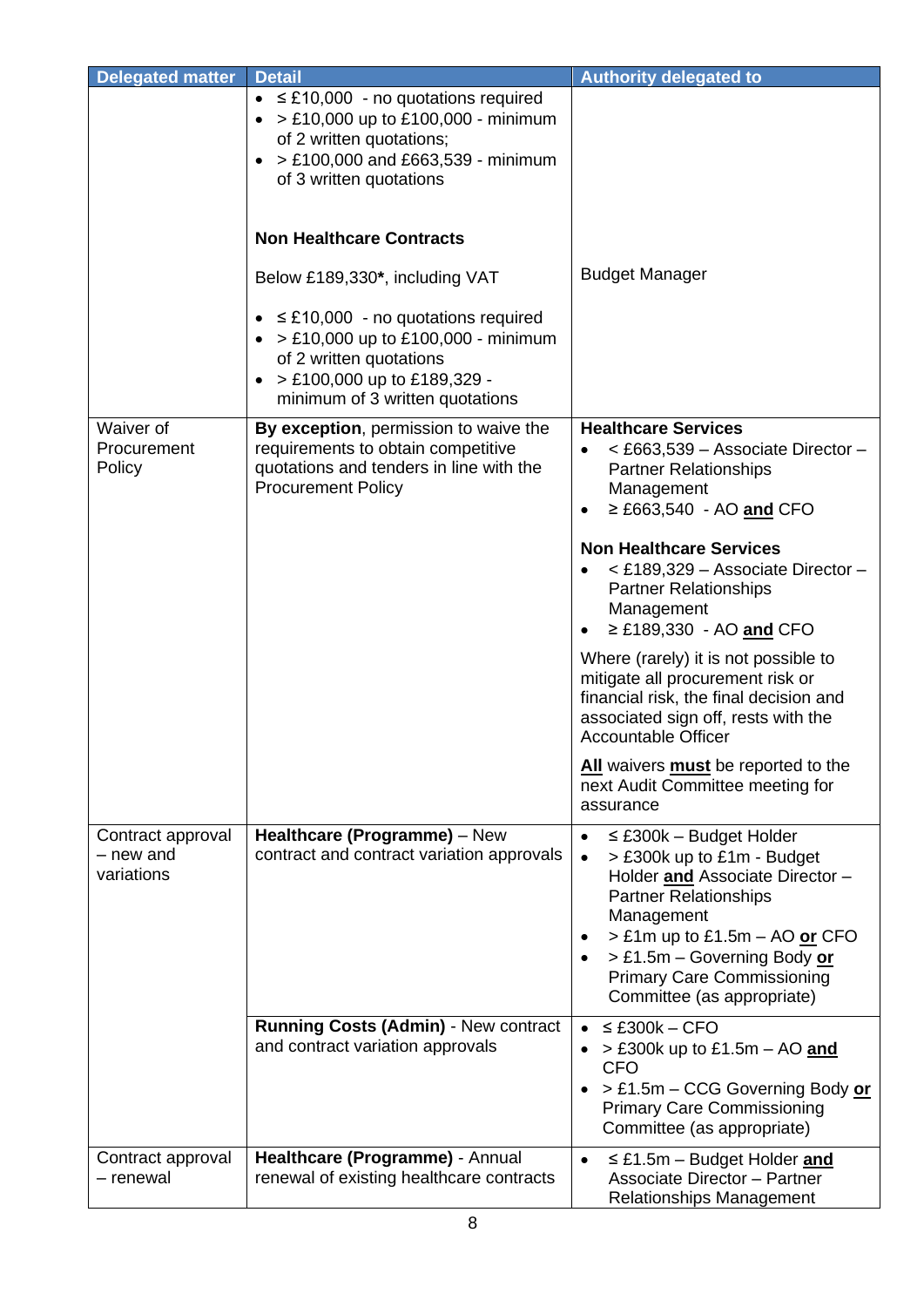<span id="page-8-0"></span>

| <b>Delegated matter</b>                           | <b>Detail</b>                                                                                                                                                                                                                                     | <b>Authority delegated to</b>                                                                                                                                                                                                                                                                                                 |
|---------------------------------------------------|---------------------------------------------------------------------------------------------------------------------------------------------------------------------------------------------------------------------------------------------------|-------------------------------------------------------------------------------------------------------------------------------------------------------------------------------------------------------------------------------------------------------------------------------------------------------------------------------|
|                                                   |                                                                                                                                                                                                                                                   | > £1.5m - AO or CFO                                                                                                                                                                                                                                                                                                           |
| Individual care<br>packages &<br>funding requests | Approval of Individual Care Packages<br>(health element only) including, but not<br>limited to:<br><b>CHC</b><br>Section 117 aftercare<br>$\bullet$<br>Learning Disability and Mental<br>Health packages<br><b>Transforming Care</b><br>$\bullet$ | Packages costing:<br>$\leq$ £1.5k/week - Clinical Leads or<br><b>Care Coordinators</b><br>$>$ £1.5k up to £2.5k/week –<br><b>Clinical Service Manager or</b><br><b>Business Manager</b><br>> £2.5k up to £10k/week - Head<br>of Service / Commissioning Lead<br>> £10k up to £15k/week - Budget<br>Holder<br>> £15k/week - AO |
|                                                   | <b>Approval of Individual Funding</b><br><b>Requests (IFR), including but not limited</b><br>to:<br>Non-commissioned activity<br>$\bullet$<br>Cosmetic procedures<br>$\bullet$<br>High cost drugs<br>$\bullet$                                    | $\leq$ £100k in totality – IFR<br>$\bullet$<br>Designated Decision Maker (senior<br>clinician and member of the CCG's<br>Medical Directorate)<br>> £100k in totality - additional<br>approval by AO and Clinical Chair;<br>report to Governing Body                                                                           |
| Local primary care<br>schemes                     | Agreement of new local primary care:<br>enhanced services<br>$\bullet$<br>incentive schemes<br>$\bullet$<br>other<br>$\bullet$                                                                                                                    | $\leq$ £750k in scheme totality<br>$\bullet$<br>(individual practice: $\leq$ £25k) - AO<br>and CFO<br>> £750k in scheme totality<br>(individual practice: > £25k) -<br><b>Primary Care Commissioning</b><br>Committee (PCCC)                                                                                                  |

### <span id="page-8-2"></span><span id="page-8-1"></span>**6 Approval and payment invoices**

Unless otherwise stated, all delegated authority referred to below is subject to individual delegated Oracle financial limits.

<span id="page-8-3"></span>

| <b>Delegated matter</b>   | <b>Detail</b>                                                                                                                                                                                                                                                                                                                                                                                                                                                           | <b>Authority delegated to</b>                                 |
|---------------------------|-------------------------------------------------------------------------------------------------------------------------------------------------------------------------------------------------------------------------------------------------------------------------------------------------------------------------------------------------------------------------------------------------------------------------------------------------------------------------|---------------------------------------------------------------|
| Programme<br>(healthcare) | Healthcare Contract Payments (as<br>defined within the Contract payment<br>schedule)                                                                                                                                                                                                                                                                                                                                                                                    | <b>Budget Supervisor or Finance Officer</b>                   |
|                           | Other payments outside contractually<br>agreed payment schedules, including<br>but not limited to:<br><b>CQUIN payments</b><br>٠<br>Approved Individual Funding<br>$\bullet$<br>Request (IFR) payments<br>Care packages or additional care<br>٠<br>package requirements, e.g.<br>observations<br>Contract reconciliation adjustments<br>٠<br>Payments where no expected annual<br>٠<br>contract value has been agreed, e.g.<br>Any Qualified Provider (AQP)<br>payments | <b>Budget Supervisor</b>                                      |
|                           | Non-Contractual Activity (NCA)<br>Payments                                                                                                                                                                                                                                                                                                                                                                                                                              | Budget Supervisor or Finance Officer,<br>following validation |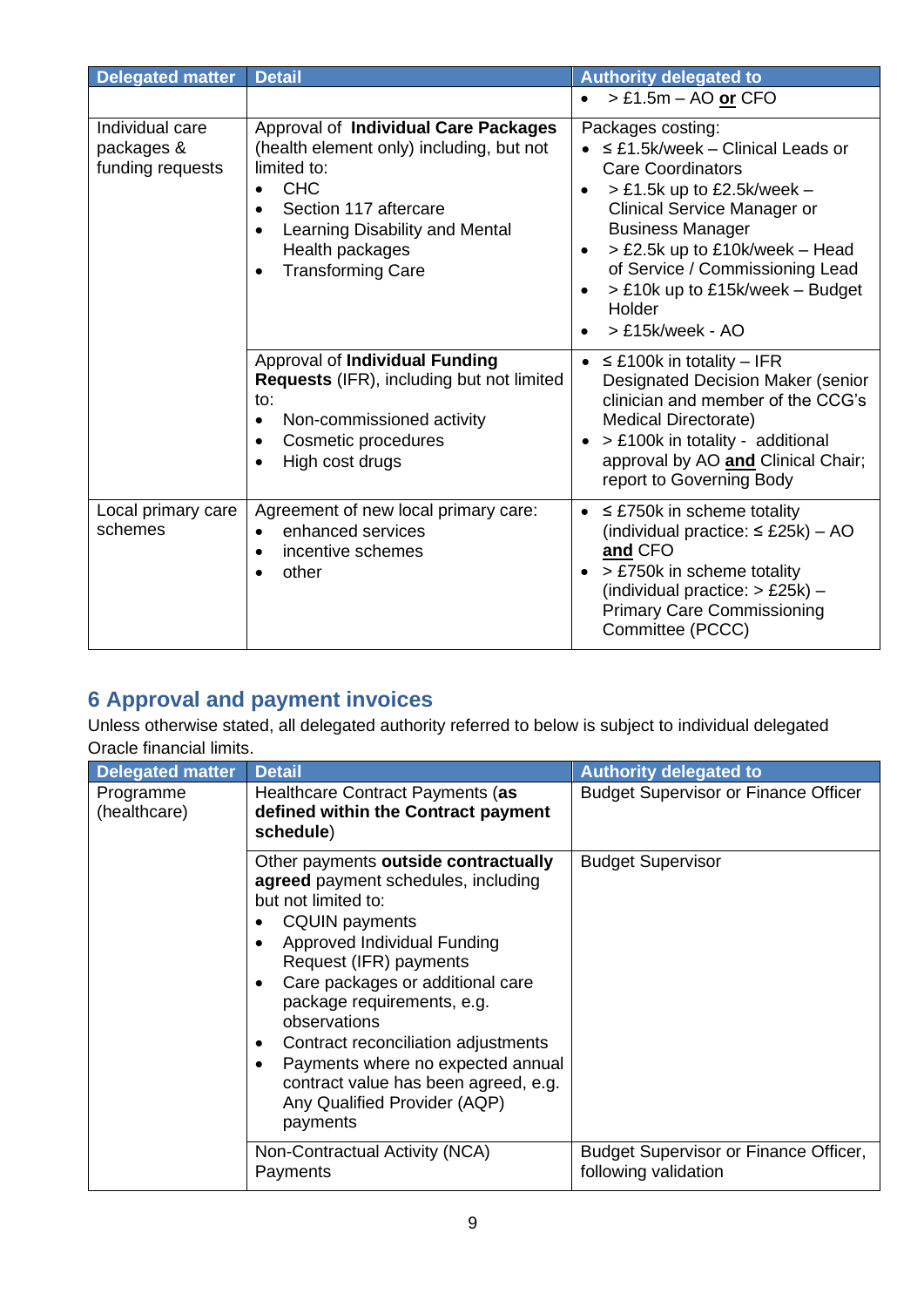| <b>Delegated matter</b>  | <b>Detail</b>                                                                              | <b>Authority delegated to</b>                                                                                                                                                                                                                                                                                      |
|--------------------------|--------------------------------------------------------------------------------------------|--------------------------------------------------------------------------------------------------------------------------------------------------------------------------------------------------------------------------------------------------------------------------------------------------------------------|
|                          | Continuing Healthcare (CHC) Payments                                                       | $\bullet$ $\leq$ £75k - CHC Finance in line with<br>delegated limits<br>$\bullet$ > £75k up to £130k – Clinical<br>Services Manager / Business<br>manager<br>$\bullet$ > £130k up to £250k – Head of<br>Service / Commissioning Lead<br>$\bullet$ > £250k up to £350k – Budget<br>Holder<br>$\bullet$ > £350k - AO |
|                          | Mental Health Act Section 12<br><b>Assessment Fees</b>                                     | <b>Budget Supervisor</b>                                                                                                                                                                                                                                                                                           |
|                          | <b>NHS Treatment Travel Expenses</b><br>HC5(T) validated by Business Services<br>Authority | <b>Budget Supervisor</b>                                                                                                                                                                                                                                                                                           |
| Admin (running<br>costs) | Approval of invoices / payments / raising<br>of purchase orders                            | $\leq$ £10k - Budget Supervisor<br>$\bullet$<br>$>$ £10k up to £100k – Budget<br>$\bullet$<br>Manager<br>$>$ £100k up to £750k – Budget<br>Holder<br>$>$ £750k up to £1.5m – CFO or AO<br>$> £1.5m - CFO$ and AO                                                                                                   |

### <span id="page-9-1"></span><span id="page-9-0"></span>**7 Income**

<span id="page-9-4"></span><span id="page-9-3"></span><span id="page-9-2"></span>

| <b>Delegated matter</b>                    | <b>Detail</b>                                                                                                                                                                                                    | <b>Authority delegated to</b>                                                                                                                                                                       |
|--------------------------------------------|------------------------------------------------------------------------------------------------------------------------------------------------------------------------------------------------------------------|-----------------------------------------------------------------------------------------------------------------------------------------------------------------------------------------------------|
| Fees and Charges<br>(income<br>generation) | Review and approval of income<br>generating fees and charges                                                                                                                                                     | CFO                                                                                                                                                                                                 |
| Sales invoices<br>and credit notes         | Request to raise sales invoice (order)<br>and credit note (memo)                                                                                                                                                 | $\leq$ £50k - Budget Supervisor or<br>$\bullet$<br><b>Finance Officer</b><br>> £50k up to £100k - Budget<br>Manager<br>$>$ £100k up to £250k – Budget<br>Holder or Deputy CFO<br>$>$ £250 $k$ – CFO |
| Debt recovery                              | Appointment of professional debt<br>recovery agency and/or courts to<br>recover an outstanding debt or<br>overpayment<br>Income not received should be dealt<br>with in accordance with the losses<br>procedures | Deputy CFO                                                                                                                                                                                          |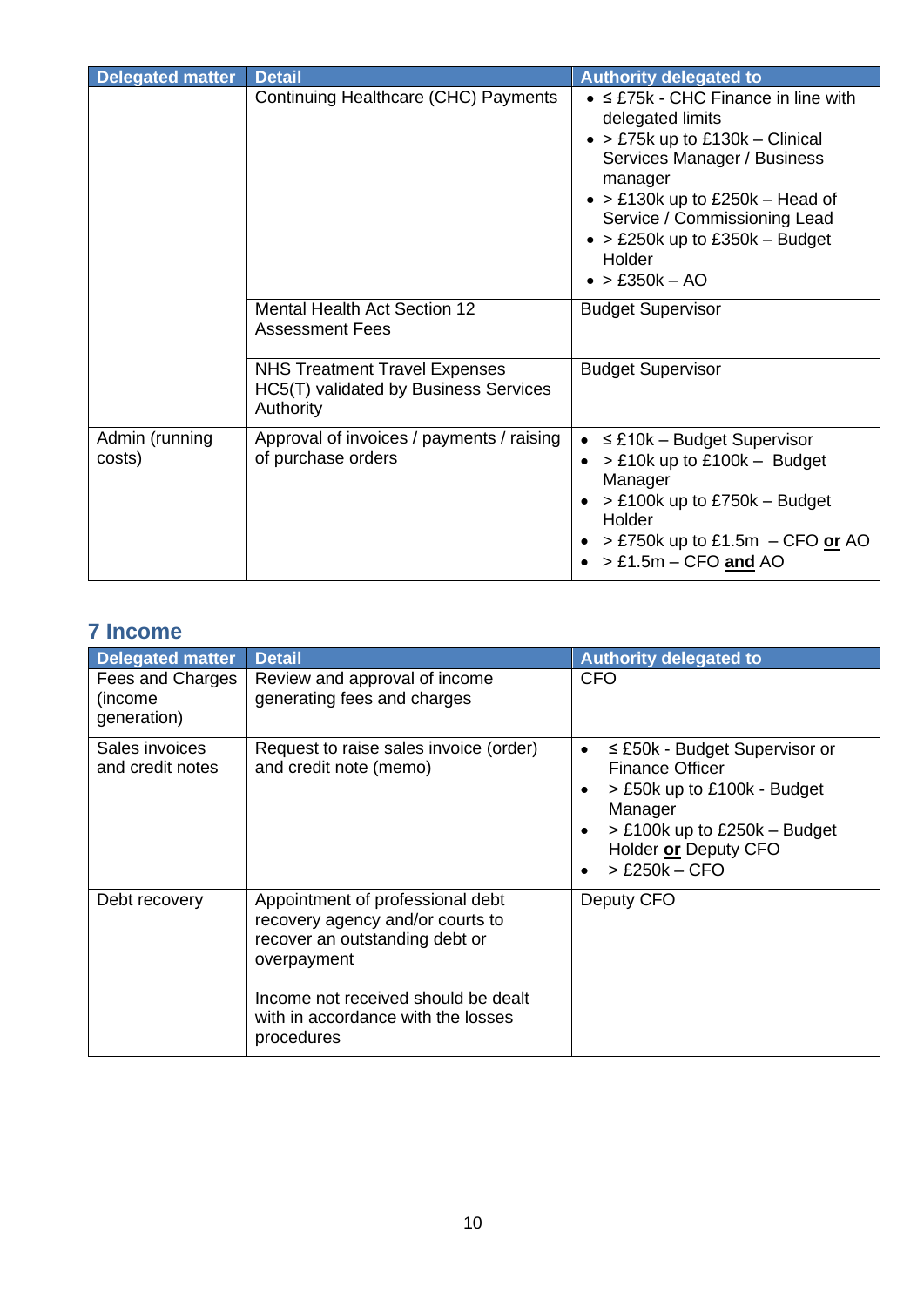# <span id="page-10-0"></span>**8 Collaborative and partnership working**

<span id="page-10-1"></span>

| <b>Delegated matter</b>                 | <b>Detail</b>      | <b>Authority delegated to</b> |
|-----------------------------------------|--------------------|-------------------------------|
| Memorandum of<br>Understanding<br>(MOU) | Agreement approval | AO or relevant Budget Holder  |

### <span id="page-10-2"></span>**9 Capital**

<span id="page-10-4"></span><span id="page-10-3"></span>

| <b>Delegated matter</b>                          | <b>Detail</b>                                                                                   | <b>Authority delegated to</b> |
|--------------------------------------------------|-------------------------------------------------------------------------------------------------|-------------------------------|
| Capital                                          | <b>Estates</b>                                                                                  | CFO or AO                     |
| Right of use<br>assets                           | Right of Use Assets: financial monitoring<br>and reporting on all capital scheme<br>expenditure | Deputy CFO                    |
| Purchase of<br>internal fixtures<br>and fittings | Approval of requisitions by exception                                                           | Deputy CFO                    |

# <span id="page-10-6"></span><span id="page-10-5"></span>**10 Agreements, licences and insurance policies**

<span id="page-10-8"></span><span id="page-10-7"></span>

| <b>Delegated matter</b>    | <b>Detail</b>                                                                                                                                                                                                                                   | <b>Authority delegated to</b> |
|----------------------------|-------------------------------------------------------------------------------------------------------------------------------------------------------------------------------------------------------------------------------------------------|-------------------------------|
| Agreements and<br>licenses | New and renewals:<br>Tenancy agreements<br>Licences for all staff subject to CCG<br>$\bullet$<br>Policy on accommodation for staff<br><b>Operating leases</b><br>٠<br>Indemnity agreements<br>٠<br><b>Service Level Agreements</b><br>$\bullet$ | CFO or AO                     |
|                            | Extensions to existing leases                                                                                                                                                                                                                   | <b>CFO</b>                    |
|                            | Letting of premises to outside<br>organisations                                                                                                                                                                                                 | <b>CFO</b>                    |
|                            | Approval of rent based on professional<br>assessment                                                                                                                                                                                            | <b>CFO</b>                    |
| Vehicle insurance          | Approval commercial arrangements:<br><b>New</b><br>Renewal                                                                                                                                                                                      | AO or CFO<br>Deputy CFO       |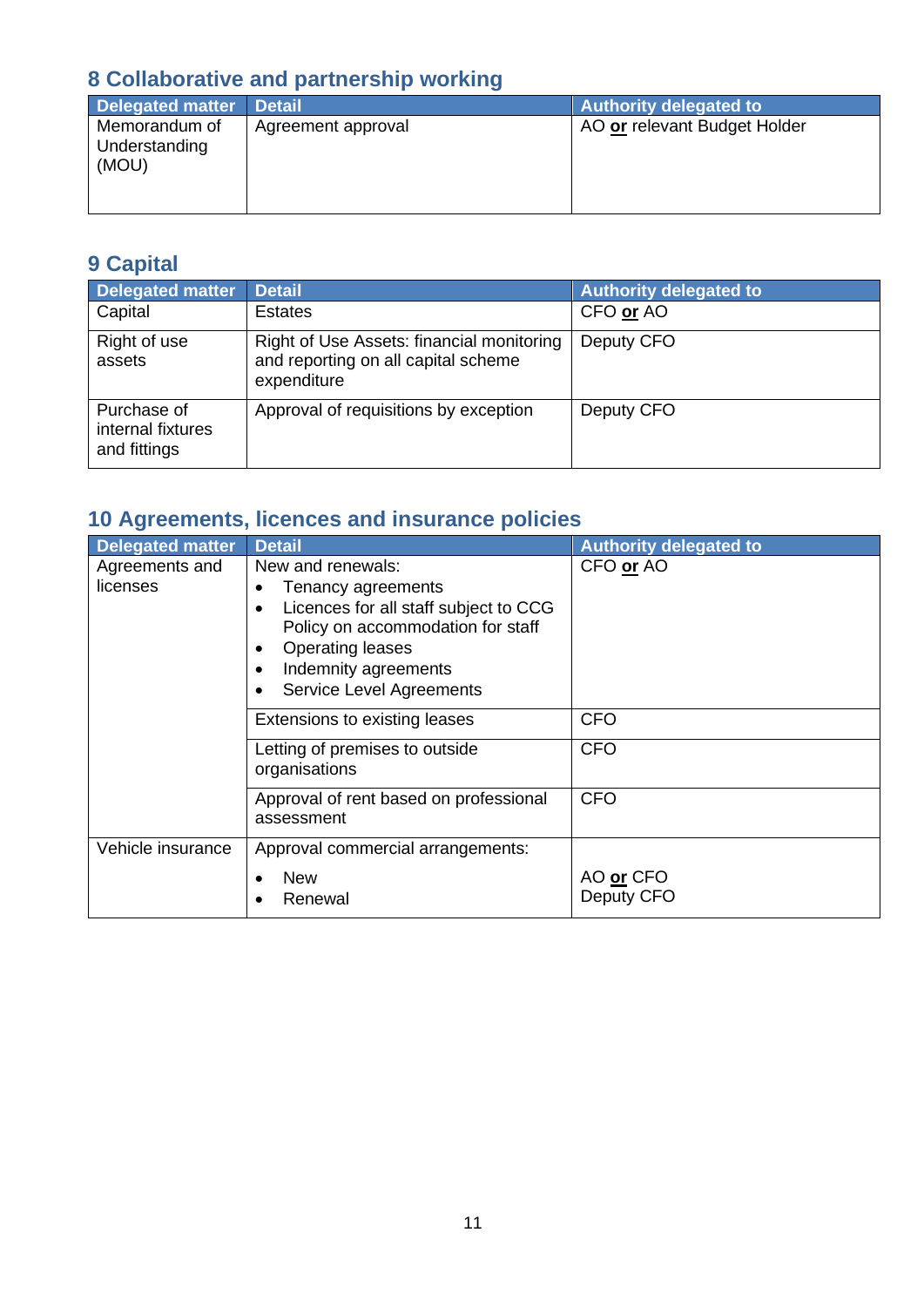# <span id="page-11-0"></span>**11 Maintenance and operation of bank accounts**

<span id="page-11-2"></span><span id="page-11-1"></span>

| <b>Delegated matter</b>           | <b>Detail</b>                                                          | <b>Authority delegated to</b>                                                                                             |
|-----------------------------------|------------------------------------------------------------------------|---------------------------------------------------------------------------------------------------------------------------|
| Day to day bank<br>administration | Day to day operation of organisational<br>bank accounts                | Senior Assistant Finance Manager<br>(Corporate Finance) in conjunction<br>with Shared Business Services<br>representative |
| Cash drawdown                     | Authorisation for cash drawdown                                        | Senior Assistant Finance Manager<br>(Corporate finance)                                                                   |
| Petty cash                        | Staff reimbursement of expenses are<br>via payroll unless by exception | $\leq$ £75 by exception - Budget<br>Supervisor                                                                            |

### <span id="page-11-4"></span><span id="page-11-3"></span>**12 Disposal, special payments, losses and compensation**

<span id="page-11-6"></span><span id="page-11-5"></span>

| <b>Delegated matter</b>                        | <b>Detail</b>                                                                                                                                                                                                                                                                          | <b>Authority delegated to</b>                                                                                                                                                                                                                                                                                                        |
|------------------------------------------------|----------------------------------------------------------------------------------------------------------------------------------------------------------------------------------------------------------------------------------------------------------------------------------------|--------------------------------------------------------------------------------------------------------------------------------------------------------------------------------------------------------------------------------------------------------------------------------------------------------------------------------------|
| Condemning and<br>disposal                     | Items obsolete, obsolescent, redundant,<br>irreparable or cannot be repaired cost<br>effectively (including IT equipment)<br>with current / estimated purchase<br>$\bullet$<br>price<br>disposal of equipment<br>$\bullet$                                                             | $\bullet$ $\leq$ £50 per item - Budget Holder<br>$\leq$ £1,000/sale estimated income -<br>Deputy CFO<br>> £1,000/sale estimated income -<br><b>CFO</b>                                                                                                                                                                               |
| Special severance<br>and retention<br>payments | <b>Special Severance Payments</b><br>Payments on termination of employment<br>which do not correspond to an<br>established contractual, statutory or<br>other right                                                                                                                    | It is important to ensure that HM<br>Treasury approval is sought before<br>any offers, whether oral or in writing,<br>are made.<br>The process required to seek<br>approval is as follows:                                                                                                                                           |
|                                                | <b>Retention Payments</b><br>Payments designed to encourage staff<br>to delay their departure are classified as<br>novel and contentious<br>In the case of any doubt as to whether a<br>payment constitutes a Special<br>Severance or Retention Payment,<br>approval should be sought. | Governing Body, upon<br>$\bullet$<br><b>Remuneration and Nomination</b><br>Committee recommendation; and<br>then<br>Case for approval in the required<br>$\bullet$<br>format to NHS England; and then<br>NHS England as the CCG's<br>$\bullet$<br>national body will submit the case<br>for approval to DHSC (before HM<br>Treasury) |
|                                                |                                                                                                                                                                                                                                                                                        | Ministerial approval will be<br>$\bullet$<br>required where payment is at, or<br>above, £100k and/or where the<br>employee earns over £150k.                                                                                                                                                                                         |
|                                                |                                                                                                                                                                                                                                                                                        | HM Treasury must be consulted in<br>advance irrespective of delegated<br>authority or amount concerned                                                                                                                                                                                                                               |
|                                                |                                                                                                                                                                                                                                                                                        | All special payments must be<br>reported to the next Audit Committee<br>meeting for assurance                                                                                                                                                                                                                                        |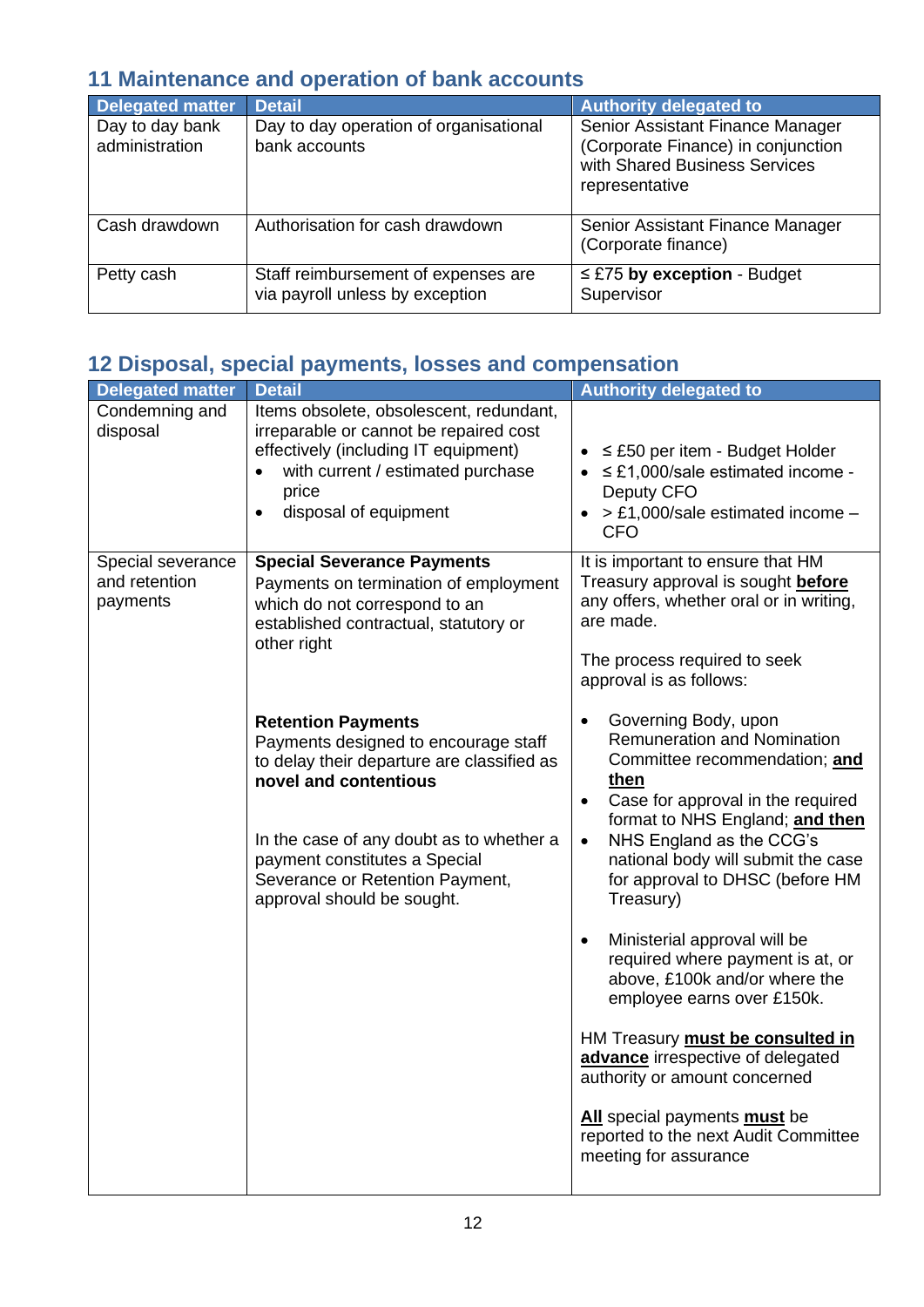<span id="page-12-1"></span><span id="page-12-0"></span>

| <b>Delegated matter</b>                                                                                                                                                                                                                                                                                                                                                                                                                                                                                                                                                                                                    | <b>Detail</b>                                                                                                                                                                                                                                                                                                                                                                                                                                                                                            | <b>Authority delegated to</b>                                                                                                                                                                                                                                                                                                                                                                                                                                                                                                                 |
|----------------------------------------------------------------------------------------------------------------------------------------------------------------------------------------------------------------------------------------------------------------------------------------------------------------------------------------------------------------------------------------------------------------------------------------------------------------------------------------------------------------------------------------------------------------------------------------------------------------------------|----------------------------------------------------------------------------------------------------------------------------------------------------------------------------------------------------------------------------------------------------------------------------------------------------------------------------------------------------------------------------------------------------------------------------------------------------------------------------------------------------------|-----------------------------------------------------------------------------------------------------------------------------------------------------------------------------------------------------------------------------------------------------------------------------------------------------------------------------------------------------------------------------------------------------------------------------------------------------------------------------------------------------------------------------------------------|
| Special payments,                                                                                                                                                                                                                                                                                                                                                                                                                                                                                                                                                                                                          | Special Payments relating to the                                                                                                                                                                                                                                                                                                                                                                                                                                                                         | Special payments, losses and write                                                                                                                                                                                                                                                                                                                                                                                                                                                                                                            |
| losses and write                                                                                                                                                                                                                                                                                                                                                                                                                                                                                                                                                                                                           | following:                                                                                                                                                                                                                                                                                                                                                                                                                                                                                               | <b>offs</b>                                                                                                                                                                                                                                                                                                                                                                                                                                                                                                                                   |
| offs<br>compensation payments<br>$\bullet$<br>extra-contractual or ex gratia<br>$\bullet$<br>payments<br>extra-statutory and extra-regulatory<br>$\bullet$<br>payments (any payments made<br>without specific identifiable legal<br>power)<br><b>Losses and Write Offs</b><br>Including but not limited to examples<br>below, as defined in Managing Public<br>Money:<br>Losses of cash, pay losses,<br>overpayments<br>Losses through theft, fraud, arson or<br>$\bullet$<br>other deliberate act<br>Fruitless payments and constructive<br>$\bullet$<br>losses<br>Bad debts write offs and claims<br>waived or abandoned |                                                                                                                                                                                                                                                                                                                                                                                                                                                                                                          | $\leq$ £150k – CFO<br>$\bullet$<br>> £150k - Governing Body<br>$\bullet$<br>The process required to seek<br>approval is as follows:<br>Following CCG operational<br>$\bullet$<br>delegated approval, all special<br>payments, losses and write offs<br>must be reported to the next Audit<br>Committee meeting for assurance;<br>and then<br>Case for approval must be<br>$\bullet$<br>submitted to NHS England<br>In the case of any doubt as to whether<br>a payment constitutes a special<br>payment or loss, approval should be<br>sought |
| Continuing                                                                                                                                                                                                                                                                                                                                                                                                                                                                                                                                                                                                                 | <b>Novel, Contentious or potentially</b><br><b>Repercussive</b><br>A loss, write off or special payment will<br>always require HM Treasury approval,<br>irrespective of value, if it:<br>novel or contentious<br>contains lesson that could be of<br>$\bullet$<br>interest to the wider community<br>involves important questions of<br>principle<br>might create a precedent; and/or<br>highlights the ineffectiveness of the<br>existing control systems<br><b>Retrospective Continuing Healthcare</b> | HM Treasury <b>must be consulted in</b><br>advance irrespective of delegated<br>authority or amount concerned<br>$\leq$ £50k – Head of Service /<br>$\bullet$                                                                                                                                                                                                                                                                                                                                                                                 |
| healthcare claims                                                                                                                                                                                                                                                                                                                                                                                                                                                                                                                                                                                                          | Claims                                                                                                                                                                                                                                                                                                                                                                                                                                                                                                   | <b>Commissioning Lead</b><br>> £50k - Budget Holder<br>$\bullet$                                                                                                                                                                                                                                                                                                                                                                                                                                                                              |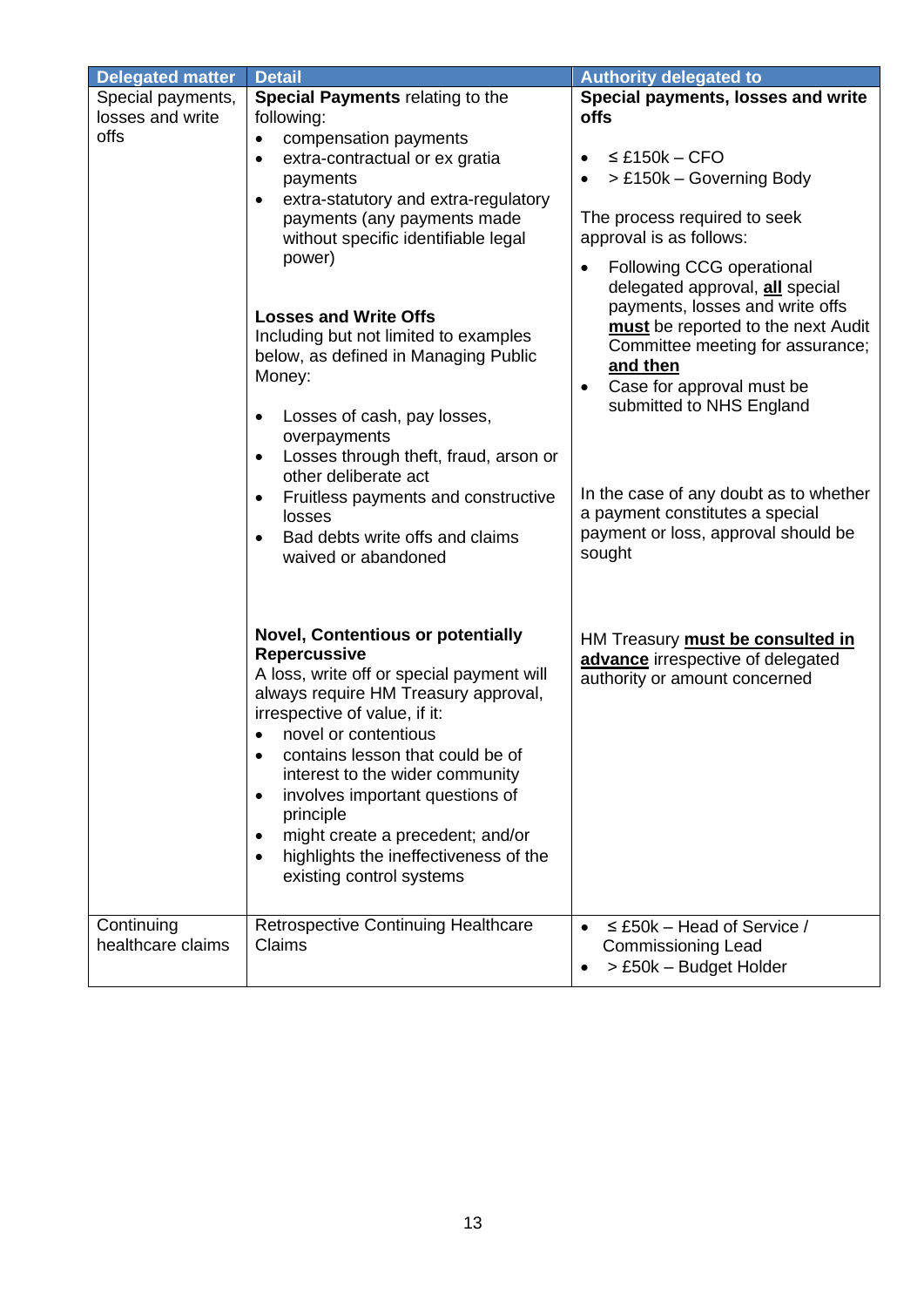#### <span id="page-13-0"></span>**13 Establishment and pay**

<span id="page-13-5"></span><span id="page-13-4"></span><span id="page-13-3"></span><span id="page-13-2"></span><span id="page-13-1"></span>

| <b>Delegated matter</b>                                    | <b>Detail</b>                                                                                                                                                                                                                                  | <b>Authority delegated to</b>                                                                                                                                          |
|------------------------------------------------------------|------------------------------------------------------------------------------------------------------------------------------------------------------------------------------------------------------------------------------------------------|------------------------------------------------------------------------------------------------------------------------------------------------------------------------|
| Establishments                                             | Workforce/establishment                                                                                                                                                                                                                        |                                                                                                                                                                        |
|                                                            | Engagement, re-engagement or re-<br>grading of employees, either on a<br>permanent or temporary nature, or<br>changes in any aspect of remuneration<br>must be in accordance with the<br>Establishment / Engagement Control<br>Framework (ECF) | Establishment delegated authorised<br>signatory as required by<br>Establishment / Engagement Control<br>Framework:<br><b>Budget Holder or</b><br><b>Budget Manager</b> |
| Pay                                                        | Authority to:                                                                                                                                                                                                                                  |                                                                                                                                                                        |
|                                                            | approve business cases for counting<br>previous equivalent service outside<br>the NHS for incremental credit on<br>commencement                                                                                                                | Budget Holder (recommendation to be<br>made by expert advisory panel)                                                                                                  |
|                                                            | complete standing data forms<br>effecting pay:                                                                                                                                                                                                 |                                                                                                                                                                        |
|                                                            | instruction to appoint<br>$\circ$<br>variation to contract<br>$\circ$<br>notification of leaver<br>$\circ$                                                                                                                                     | <b>Budget Manager</b><br><b>Budget Manager</b><br>Line Manager, as recorded in ESR<br>(Electronic Staff Record)                                                        |
|                                                            | authorise overtime                                                                                                                                                                                                                             | By exception Budget Manager                                                                                                                                            |
|                                                            | Salary agreement/change - not covered<br>by AfC/National terms and conditions                                                                                                                                                                  | By exception Remuneration and<br><b>Nomination Committee</b>                                                                                                           |
| Salary payovers                                            | Payment authority for, but not limited to,<br>tax, NI, pensions, salary sacrifice<br>scheme invoice                                                                                                                                            | Senior Assistant Finance Manager<br>(Corporate Finance)                                                                                                                |
| Car and bicycle<br>schemes                                 | Authority to approve:<br>business lease cars (essential car<br>٠<br>users)<br>salary sacrifice cars<br>٠<br>cycle to work                                                                                                                      | <b>Budget Manager</b>                                                                                                                                                  |
| Removal<br>expenses, excess<br>rent and house<br>purchases | Authorisation of payment of removal<br>expenses incurred by officers taking up<br>new appointments (providing<br>consideration was promised at interview)                                                                                      | $\leq$ £7,000 - Budget Holder and CFO<br>$\bullet$<br>> £7,000 - Budget Holder and AO                                                                                  |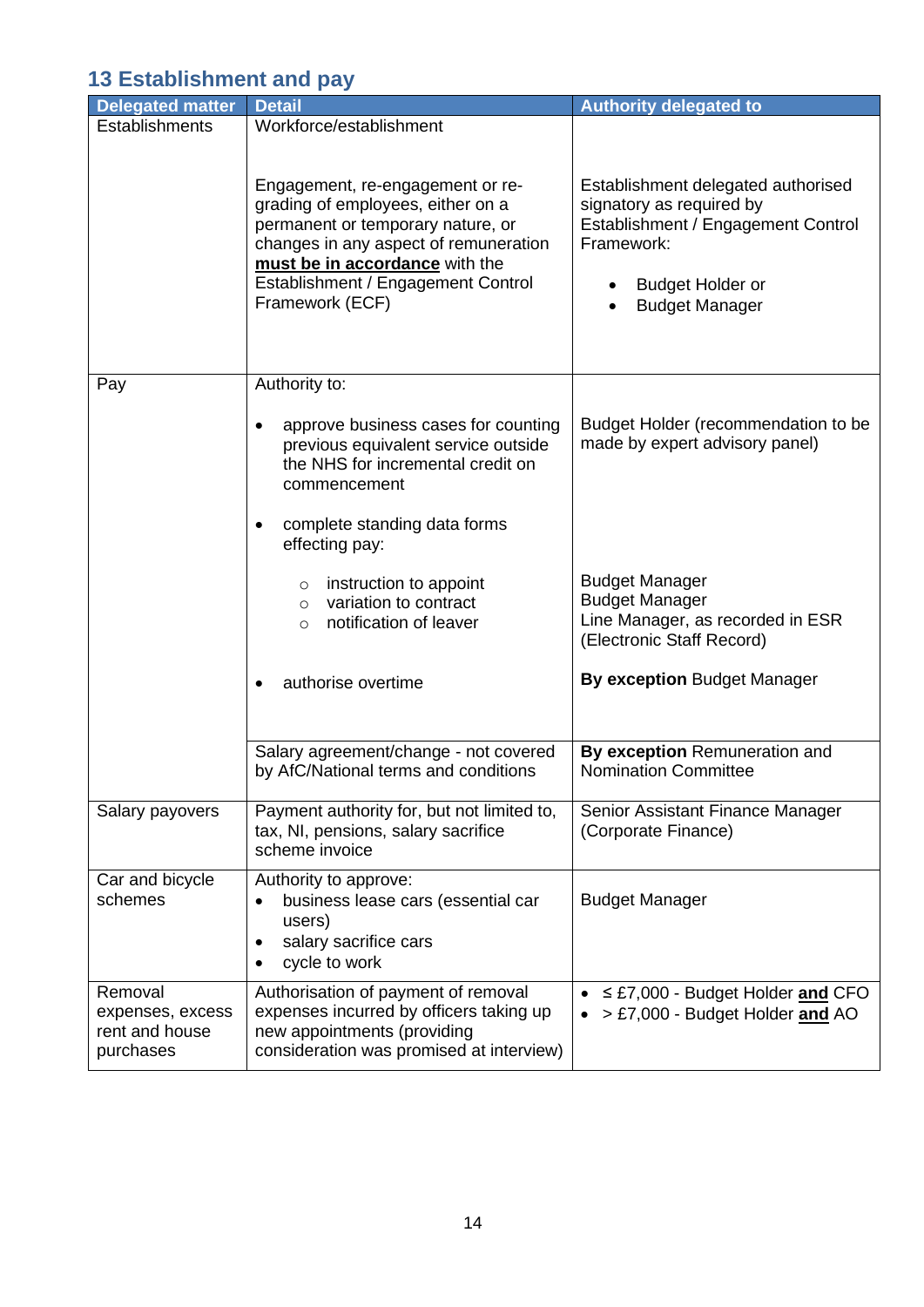# <span id="page-14-0"></span>**14 Off Payroll and Agency Engagements**

<span id="page-14-2"></span><span id="page-14-1"></span>

| <b>Delegated matter</b>                                     | <b>Detail</b>                                                                                                                                                                                                                                                                                                                                                                                                                                    | <b>Authority delegated to</b>                                                                                                                                                                                                                                                                                                                                                                                                                                                                                                                                                                                                                                                                                                                                                                                              |
|-------------------------------------------------------------|--------------------------------------------------------------------------------------------------------------------------------------------------------------------------------------------------------------------------------------------------------------------------------------------------------------------------------------------------------------------------------------------------------------------------------------------------|----------------------------------------------------------------------------------------------------------------------------------------------------------------------------------------------------------------------------------------------------------------------------------------------------------------------------------------------------------------------------------------------------------------------------------------------------------------------------------------------------------------------------------------------------------------------------------------------------------------------------------------------------------------------------------------------------------------------------------------------------------------------------------------------------------------------------|
| Off payroll / agency expenditure                            | Engagement <b>must be in</b><br>accordance with the<br>Establishment /<br><b>Engagement Control</b><br>Framework (ECF)                                                                                                                                                                                                                                                                                                                           | Establishment delegated authorised<br>signatory as required by<br>Establishment / Engagement Control<br>Framework:<br><b>Budget Holder or</b><br><b>Budget Manager</b><br><b>Employment Status</b><br>In addition, the Recruiting Officer<br>must liaise with HR and Finance to<br>complete the HMRC employment<br>status test prior to formal engagement                                                                                                                                                                                                                                                                                                                                                                                                                                                                  |
| Interim off payroll / agency Very<br>Senior Managers (VSMs) | Prior to staffing<br>engagements being<br>committed to all 'business<br>cases' must be<br>appropriately approved for<br>off payroll staff/agency<br>staff who meets any of the<br>following criteria:<br>Cost greater than £600<br>per day (excluding VAT<br>and expenses but<br>including agency fees)<br>Engaged for a period<br>greater than 6 months<br>In roles of significant<br>influence (e.g. member of<br><b>CCG Governing Bodies)</b> | Remuneration<br><b>Remuneration and Nomination</b><br>Committee shall make decisions on<br>the remuneration, including terms,<br>conditions, pay and allowances<br><b>Employment Status</b><br>Recruiting Officer must liaise with HR<br>and Finance to complete the HMRC<br>employment status test prior to formal<br>engagement<br><b>Approval</b><br>In addition, for day rate costs<br>(excluding VAT and expenses but<br>including agency fees):<br>> £600 per day; or<br>$\leq$ £600 per day but greater than 6<br>months in duration or covering areas<br>of significant influence<br>pro-forma business case authorised<br>by CFO and AO; submitted to NHS<br>England<br>(england.CCGcontrols@nhs.net)<br>minimum of six weeks in advance of<br>proposed engagement to allow for<br>review and approval timescales |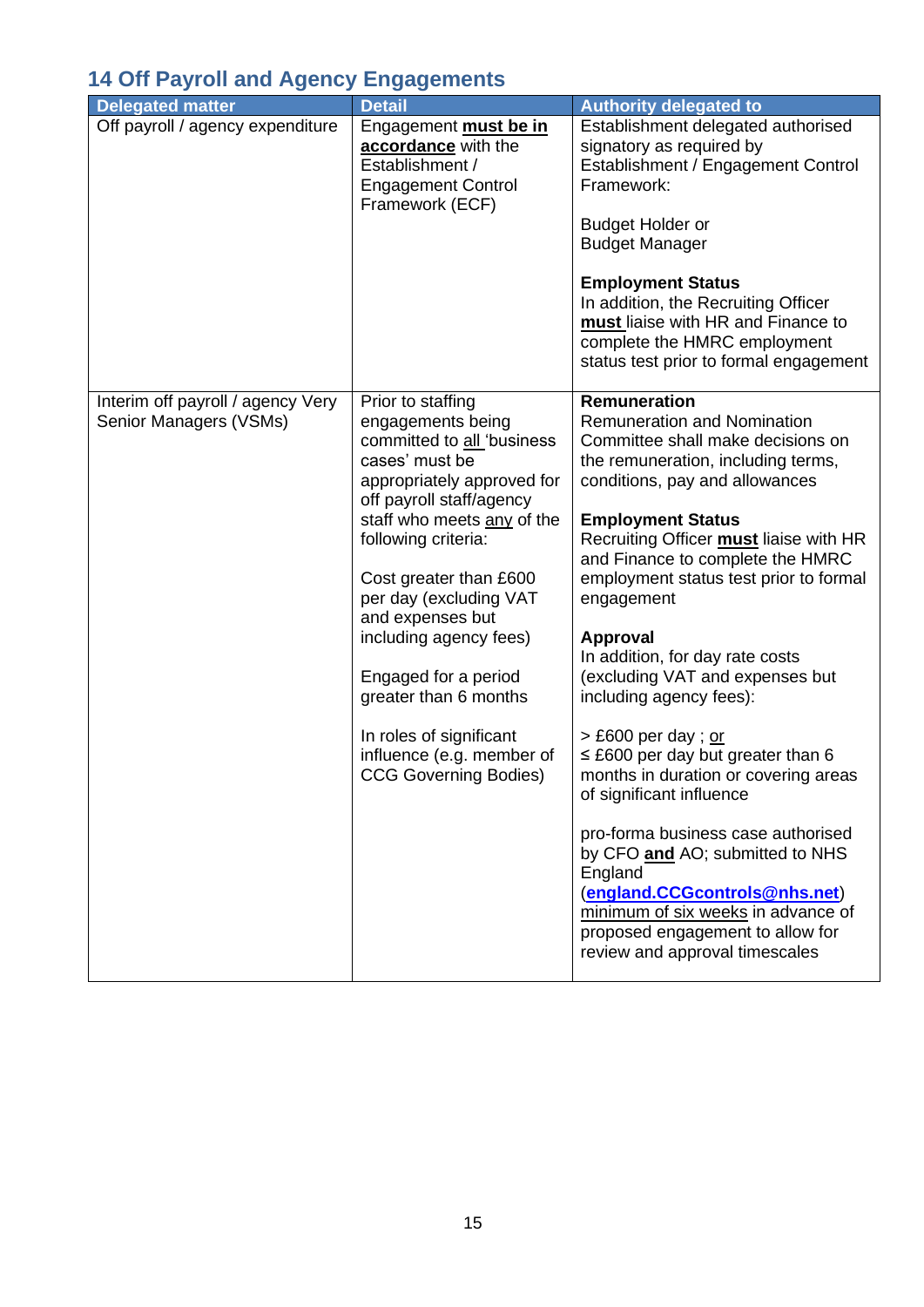# <span id="page-15-0"></span>**15 Primary care co-commissioning**

Under the NHS England delegation agreement dual delegated authority with NHS England is required for the matters referred to below.

<span id="page-15-3"></span><span id="page-15-2"></span><span id="page-15-1"></span>

| <b>Delegated matter</b>                                                                                                                             | <b>CCG Delegated Officer</b> | <b>NHS England approval officer</b>                                                                                                                                                          |
|-----------------------------------------------------------------------------------------------------------------------------------------------------|------------------------------|----------------------------------------------------------------------------------------------------------------------------------------------------------------------------------------------|
| Taking any step or action in<br>relation to the settlement of a<br>Claim, where the value of the<br>settlement exceeds £100,000                     | CCG AO or CFO                | NHS England Head of Legal<br>$\bullet$<br>Services; and<br>Local NHS England Team Director<br>or Director of Finance                                                                         |
| Any matter in relation to the<br>Delegated Functions which is<br>novel, contentious or<br>repercussive                                              | CCG AO or CFO                | Local NHS England Team Director<br>or Director of Finance or<br>NHS England Region Director or<br>Director of Finance or<br>NHS England Chief Executive or<br><b>Chief Financial Officer</b> |
| The entering into of any Primary<br><b>Medical Services Contract which</b><br>has or is capable of having a<br>term which exceeds five (5)<br>years | CCG AO or CFO                | Local NHS England Team Director or<br><b>Director of Finance</b>                                                                                                                             |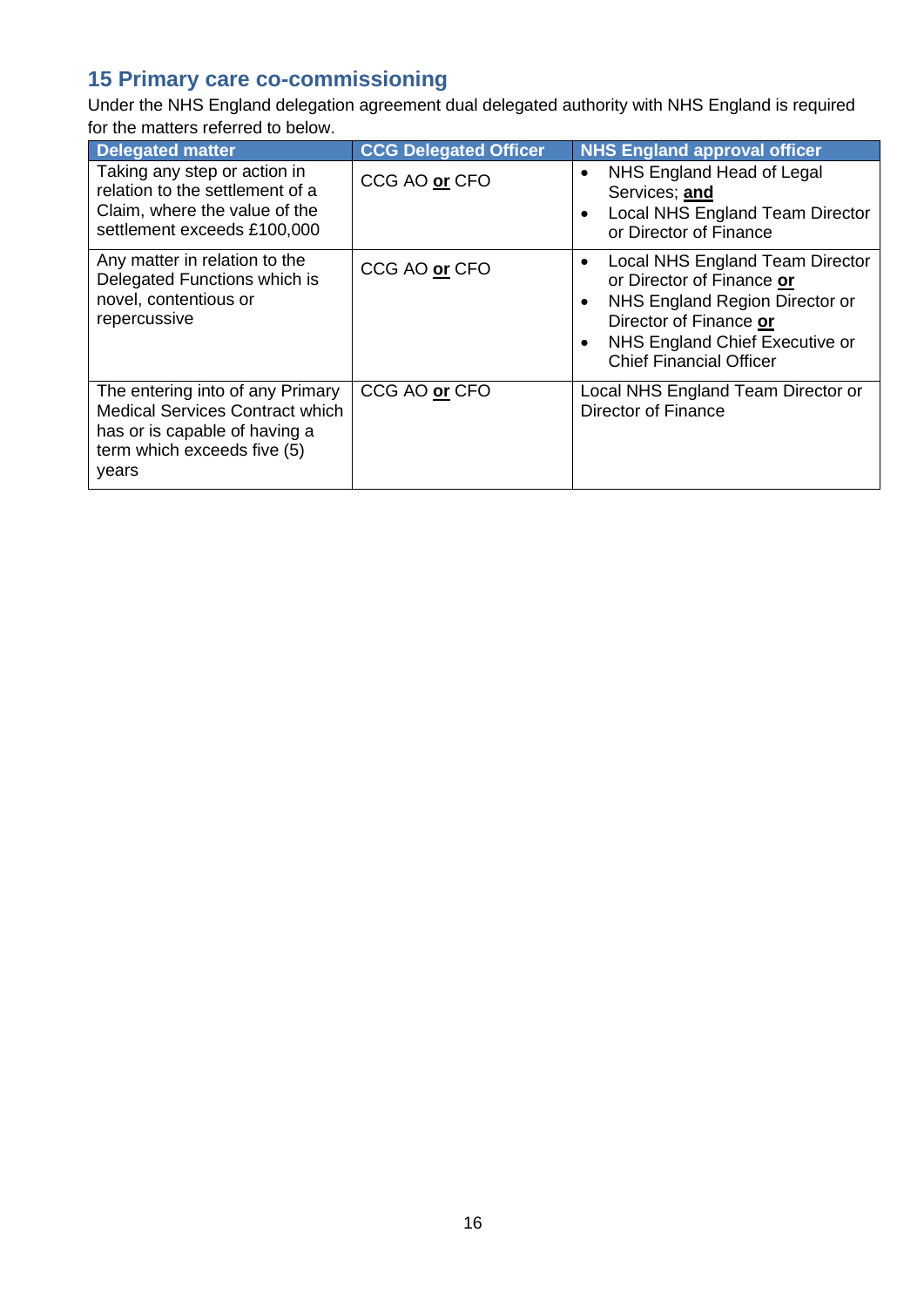### <span id="page-16-0"></span>**15 Glossary**

The glossary below is included to aid understanding of the Operational Scheme of Delegation.

| <b>Accountable</b><br>Officer (AO)                                 | The person responsible and accountable for resources within the control of<br>NHS Leeds CCG. The Accountable Officer for NHS Leeds CCG is the Chief<br>Executive.                                                                                                                                                                                                                                                                                                                                                 |
|--------------------------------------------------------------------|-------------------------------------------------------------------------------------------------------------------------------------------------------------------------------------------------------------------------------------------------------------------------------------------------------------------------------------------------------------------------------------------------------------------------------------------------------------------------------------------------------------------|
| <b>Agenda for Change</b><br>(AfC)                                  | Agenda for Change is the national pay system for all NHS staff, with the<br>exception of doctors, dentists and most senior managers.                                                                                                                                                                                                                                                                                                                                                                              |
|                                                                    | The NHS Terms and Conditions of Service Handbook contains the national<br>agreements on pay and conditions of service for NHS staff under the NHS<br>Terms and Conditions of Service (Agenda for Change).                                                                                                                                                                                                                                                                                                         |
| <b>Any Qualified</b><br><b>Provider (AQP)</b>                      | When patients are referred, usually by their GP, for a particular service,<br>they should be able to choose from a list of qualified providers who meet<br>NHS service quality requirements, prices and normal contractual<br>obligations.                                                                                                                                                                                                                                                                        |
| <b>Consultancy</b>                                                 | Consultancy is defined by HM Treasury as:                                                                                                                                                                                                                                                                                                                                                                                                                                                                         |
|                                                                    | The provision of management, objective advice and assistance relating to<br>strategy, structure, management or operations of an organisation in pursuit<br>of its purposes and objectives. Such assistance will be provided outside the<br>business as usual environment when in house skills are not available and<br>will usually be time-limited. Services will include the identification of options<br>with recommendations and/or assistance with (but not delivery of) the<br>implementation of solutions. |
| <b>Chief Finance</b><br>Officer (CFO)                              | A qualified accountant employed by the CCG with responsibility for financial<br>strategy, management and governance and who is a member of the<br>Governing Body. The Chief Finance Officer for NHS Leeds CCG has been<br>designated as the Deputy Chief Executive.                                                                                                                                                                                                                                               |
| <b>Deputy CFO</b>                                                  | The Deputy CFO with deputising responsibilities for financial strategy,<br>management and governance is the Associate Director of Corporate<br>Finance or the Associate Director of Financial Resources Integration.                                                                                                                                                                                                                                                                                              |
| <b>Governing Body</b>                                              | The body appointed under section 14L of the NHS Act 2006, with the main<br>function of ensuring that the CCG has made appropriate arrangements for<br>ensuring that it complies with its obligations under section 14Q under the<br>NHS Act 2006, and such generally accepted principles of good governance<br>as are relevant to it.                                                                                                                                                                             |
| <b>Individual Funding</b><br><b>Requests (IFR)</b>                 | Funding process for situations where proposed treatment/drugs are new, not<br>in existing contracts, and expensive or rare.                                                                                                                                                                                                                                                                                                                                                                                       |
| <b>Non-Contract</b>                                                | Defined in the NHS 'Who Pays' guidance:                                                                                                                                                                                                                                                                                                                                                                                                                                                                           |
| <b>Activity (NCA)</b>                                              | 'Non-contract activity (NCA) is the term used to refer to NHS-funded services<br>delivered to a patient by a provider which does not have a written contract<br>with that patient's responsible commissioner, but which does have a written<br>contract with another commissioner or commissioners'                                                                                                                                                                                                               |
| <b>Section 75 (S75)</b><br><b>Partnership</b><br><b>Agreements</b> | Section 75 of the NHS Act 2006 sets out a number of powers that support<br>partnership and joint commissioning across health and social care. Key<br>provisions of the act allow NHS Bodies and Local authorities to establish<br>pooled budgets, and also allow for the delegation of certain statutory<br>functions from one partner to the other through a lead commissioning<br>arrangement.                                                                                                                  |
| <b>Section 117</b>                                                 | Entitlement to hospital after-care under section 3, 37, 45A, 47 or 48 of the<br>Mental Health Act 1983.                                                                                                                                                                                                                                                                                                                                                                                                           |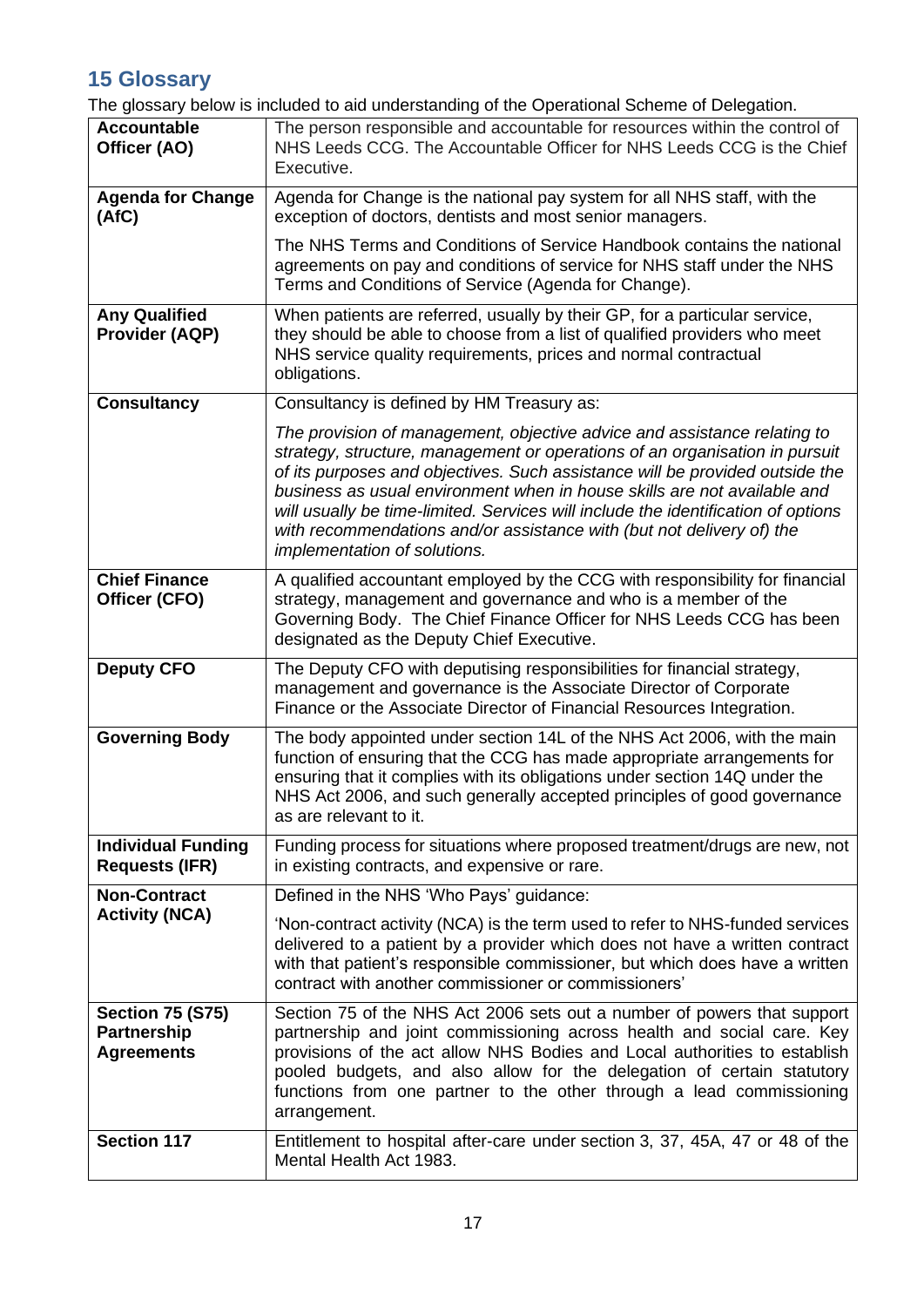| <b>Section 256 (S256)</b><br><b>Agreements</b> | S256 Agreements were established through the NHS Act 2006 and allow<br>NHS commissioners to make payments to Local authorities towards any<br>Local Authority expenditure which in the opinion of the CCG would have an<br>effect on the health of individuals, or which would have an impact on, or be<br>affected by, NHS commissioned services, or are otherwise connected with<br>other NHS functions. |
|------------------------------------------------|------------------------------------------------------------------------------------------------------------------------------------------------------------------------------------------------------------------------------------------------------------------------------------------------------------------------------------------------------------------------------------------------------------|
| Quotation                                      | Statement of estimated cost of good or service. This can be provided in any<br>format.                                                                                                                                                                                                                                                                                                                     |
| <b>Tender</b>                                  | Written presentation (in prescribed format) against which suppliers are<br>evaluated in order to identify the preferred supplier(s).                                                                                                                                                                                                                                                                       |